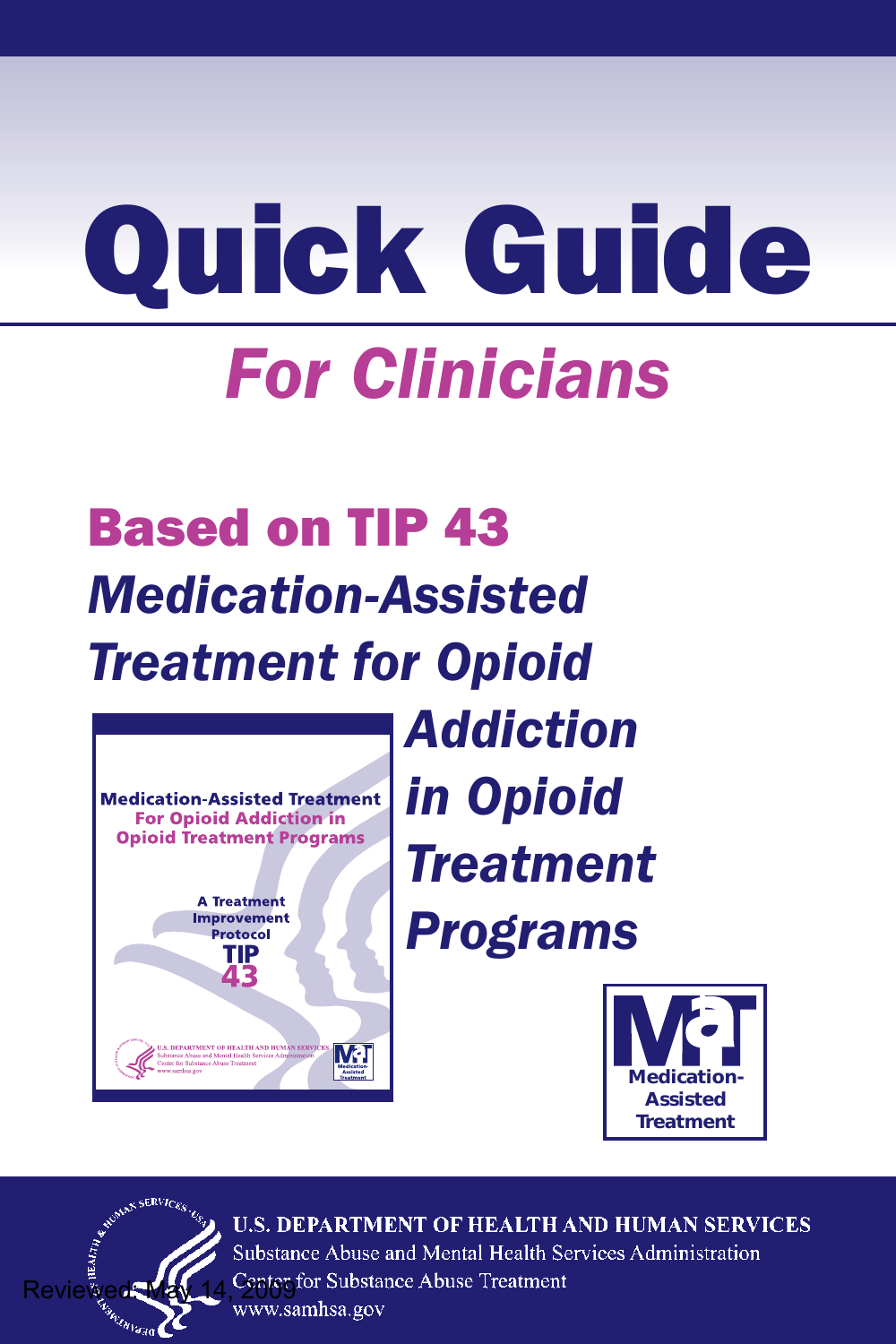## **Contents**

| Why a Quick Guide? 2                   |
|----------------------------------------|
| What Is a TIP? 3                       |
| Introduction 4                         |
| Screening, Admission, and Assessment 5 |
| Pharmacology 8                         |
| Pharmacotherapy 12                     |
| Phases of Treatment 17                 |
| Patient Retention 23                   |
|                                        |
| Associated Medical Problems 29         |
| Multiple Substance Use 31              |
| Patients With Special Needs 33         |
| Administrative Considerations 37       |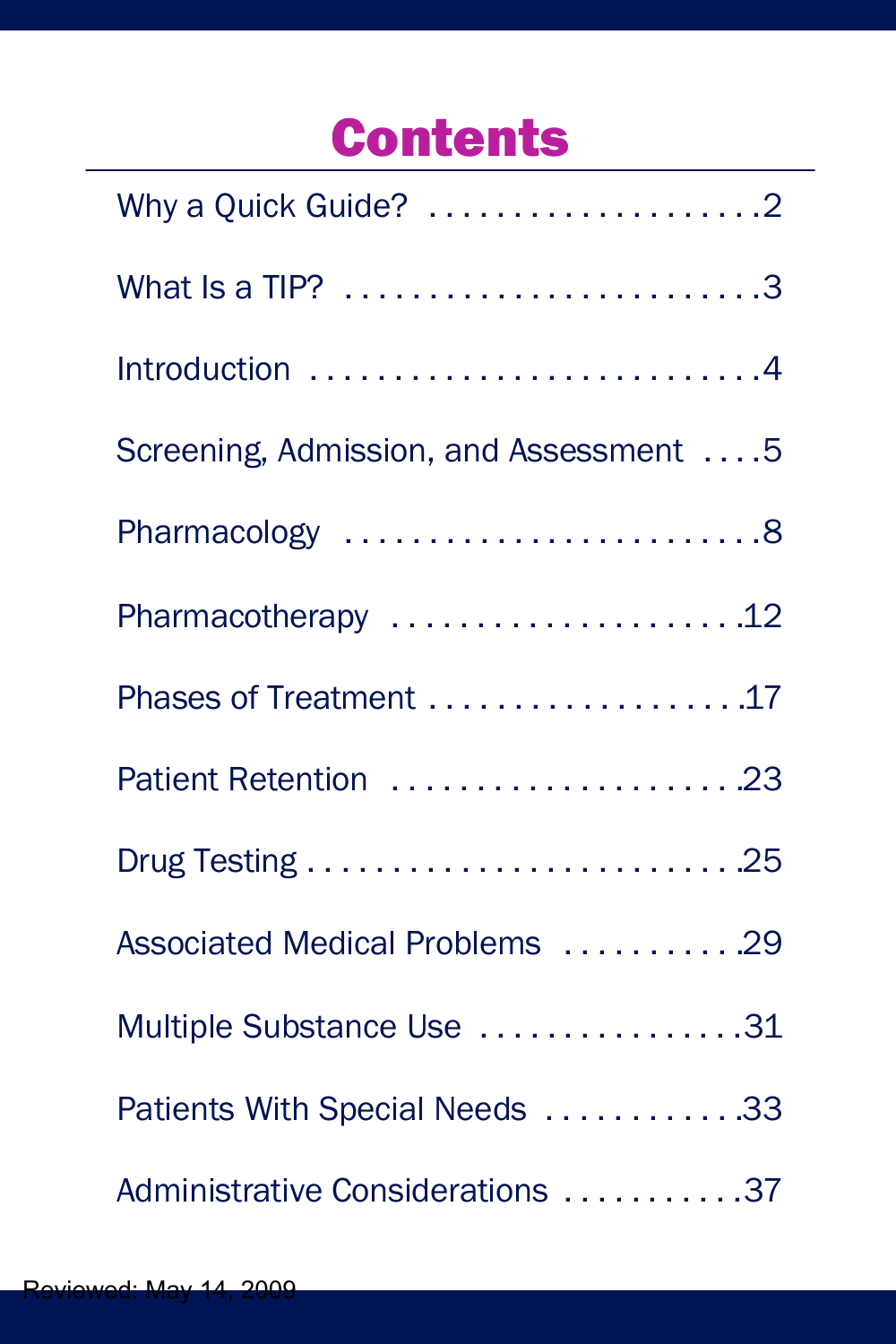# Quick Guide *For Clinicians*

## Based on TIP 43

*Medication-Assisted Treatment for Opioid Addiction in Opioid Treatment Programs*

This Quick Guide is based entirely on information contained in TIP 43, published in 2005. No additional research has been conducted to update this topic since publication of TIP 43.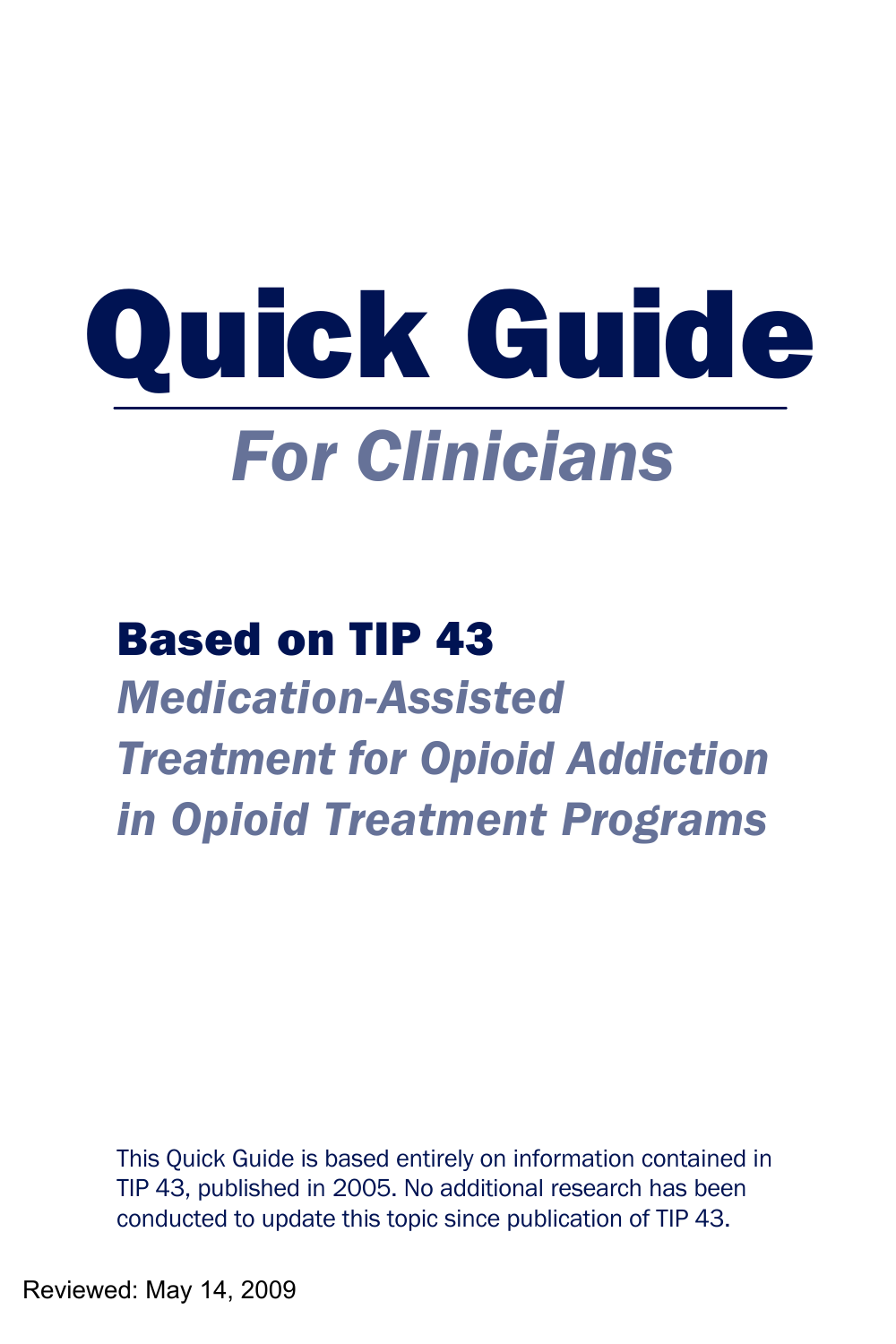## WHY A QUICK GUIDE?

This Quick Guide was developed to accompany *Medication-Assisted Treatment for Opioid Addiction in Opioid Treatment Program*s, Number 43 in the Treatment Improvement Protocol (TIP) series published by the Center for Substance Abuse Treatment (CSAT), Substance Abuse and Mental Health Services Administration (SAMHSA). This Quick Guide is based entirely on TIP 43 and is designed to meet the needs of the busy clinician for concise, easily accessed how-to information.

The Quick Guide is divided into 13 sections (see *Contents*) to help readers quickly locate relevant material. It presents current information about the nature and dimensions of opioid use disorders and their treatment in the United States, including basic principles of medication-assisted treatment for opioid addiction (MAT), regulatory requirements, and evidence-based best practices in opioid treatment programs (OTPs).

For more information on the topics in this Quick Guide, readers are referred to TIP 43.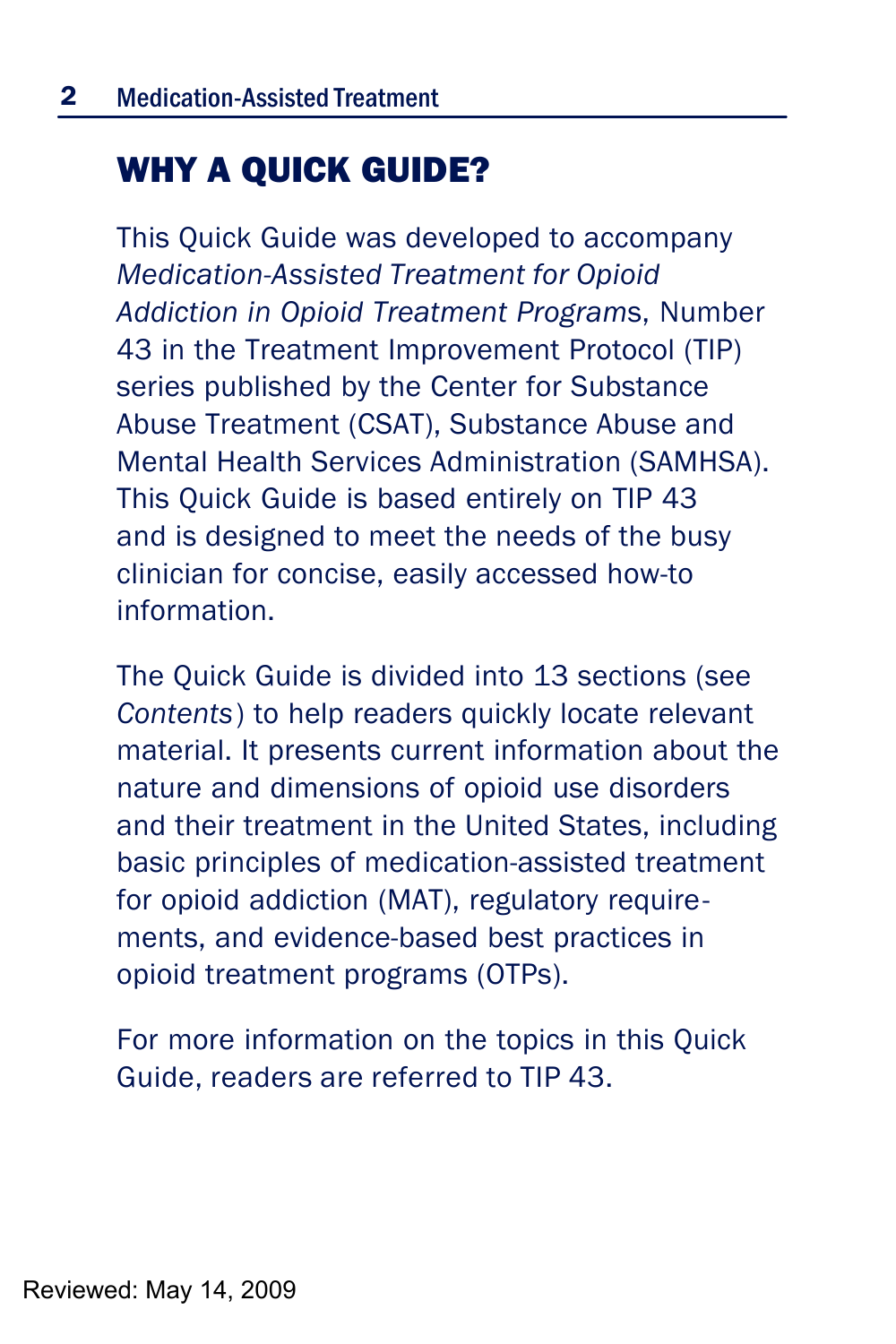## WHAT IS A TIP?

The TIP series has been in production since 1991. This series provides the substance abuse treatment and related fields with consensus-based, field-reviewed guidelines on substance abuse treatment topics of vital current interest.

#### TIP 43, *Medication-Assisted Treatment for Opioid Addiction in Opioid Treatment Programs*

- Is a guide to MAT in OTPs
- Is written for opioid addiction treatment providers and OTP administrators
- •Revises TIPs 1, 10, 20, and 22
- •Incorporates changes in MAT since publication of TIP 1 in 1993
- •Examines related medical, mental, sociological, and substance use disorders and their treatment in a comprehensive maintenance treatment program
- •Describes ethical considerations that arise in many OTPs
- •Summarizes areas for emphasis in successfully administering MAT in OTPs

*See the inside back cover for information on how to order TIPs and other related products.*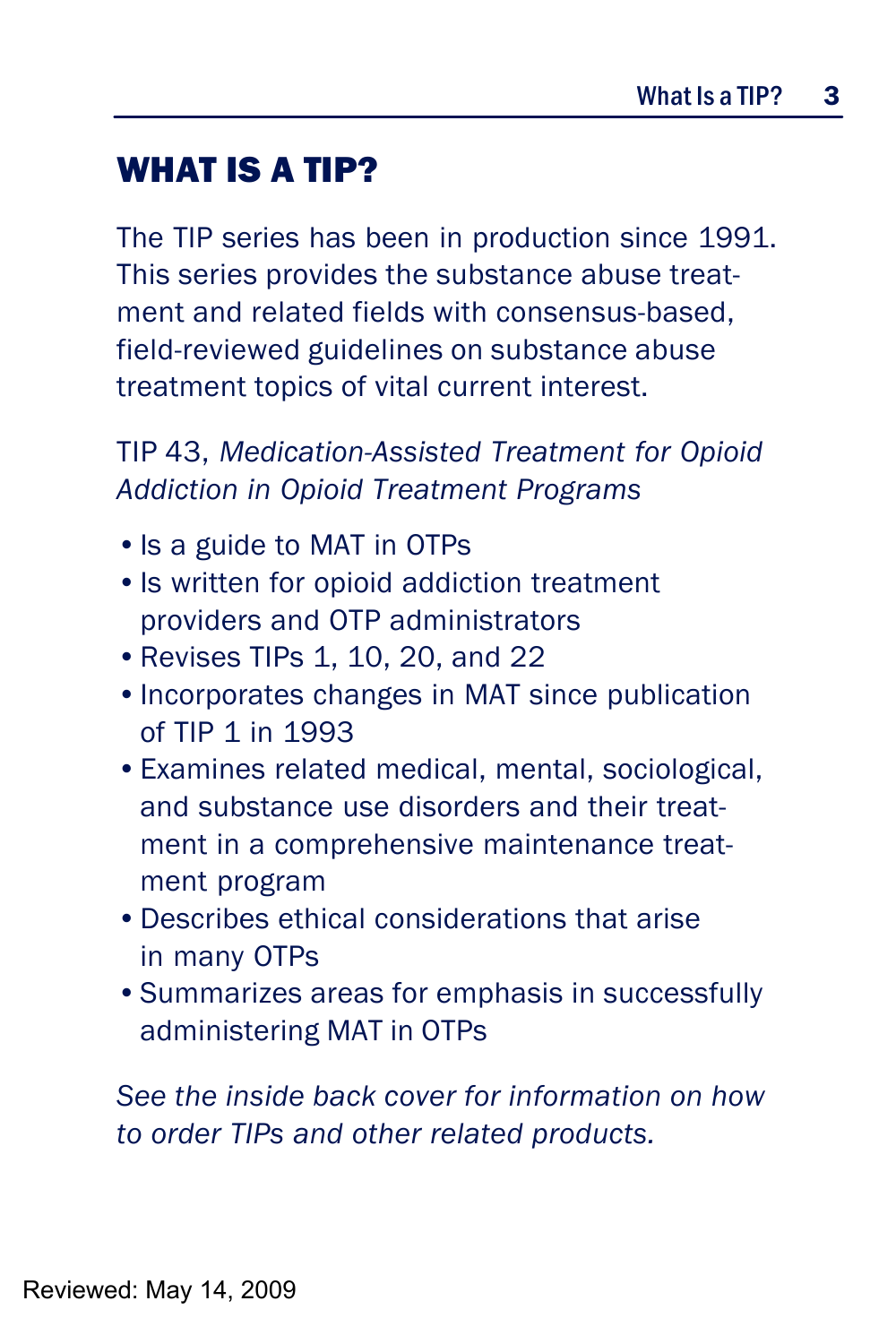## INTRODUCTION

Opioid addiction

- •Is physical dependence on and subjective need and craving for opioid drugs
- •Has similarities to other chronic medical disorders
- •Is treated most successfully with a combination of pharmacological and behavioral interventions

**MAT** 

- •Is any opioid addiction treatment that includes a U.S. Food and Drug Administration (FDA) approved medication for the detoxification or maintenance treatment of opioid addiction (i.e., methadone, levo-alpha acetyl methadol [LAAM], buprenorphine, buprenorphinenaloxone, naltrexone)
- •May be provided in an OTP, a medication unit affiliated with an OTP, a physician's office, or another health care setting
- •Includes comprehensive maintenance, medical maintenance, interim maintenance, detoxification, and medically supervised withdrawal
- •Increases the likelihood for cessation of illicit opioid use or of prescription opioid abuse
- Is adversely affected by stigma

*(For more information, see TIP 43, Chapter 1.)*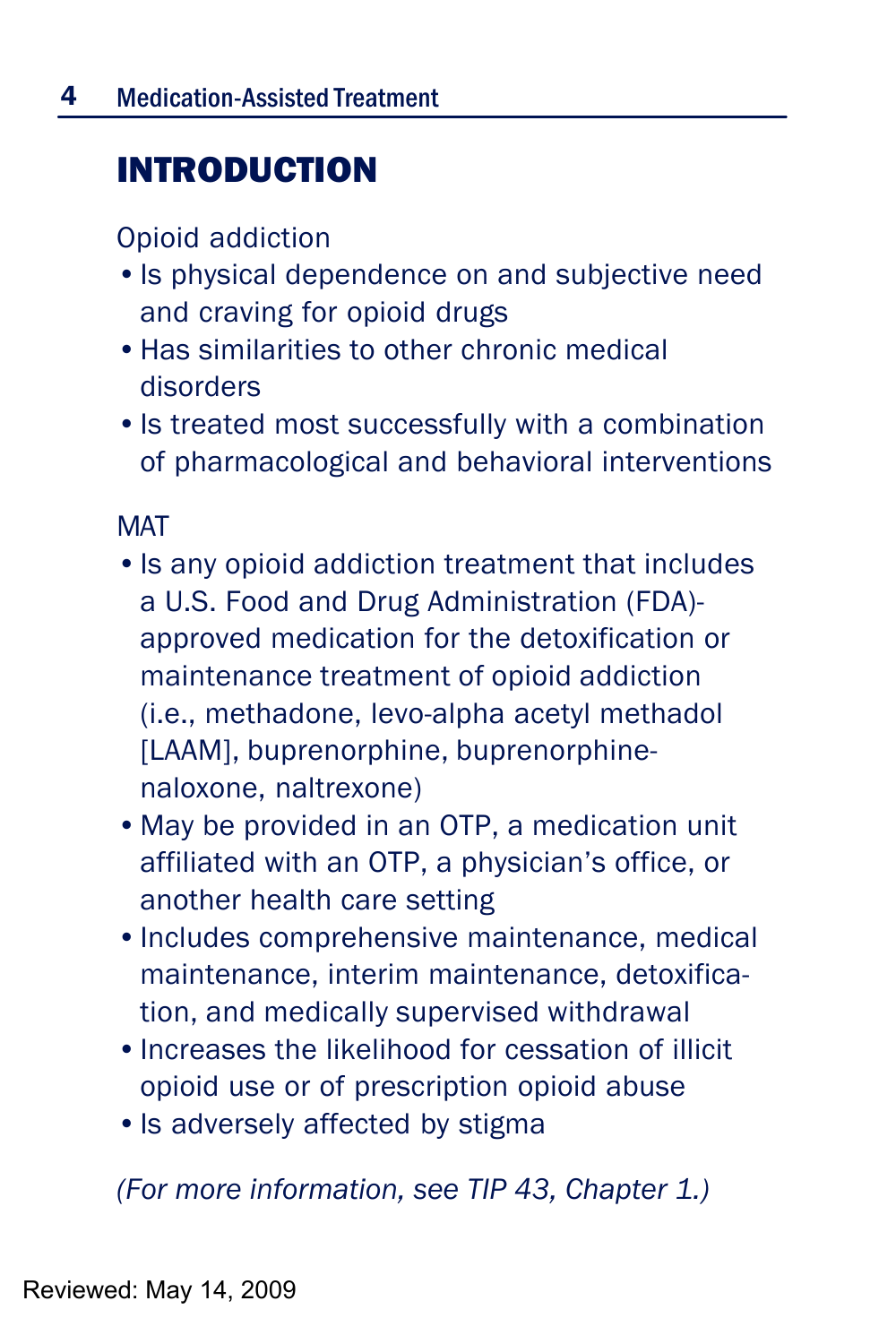## SCREENING, ADMISSION, AND ASSESSMENT

Initial screening of applicants for admission to an OTP includes

- •Identification of and immediate assistance with crises
- •Verification that applicants satisfy Federal and State regulations and OTP eligibility criteria
- •Explanation of patient and program responsibilities
- •Description of essential aspects of MAT and OTP operations
- •Identification of treatment barriers for applicants

An applicant is eligible for admission to an OTP if all of the following are true:

- •He or she is addicted to an opioid drug.
- •He or she became opioid addicted at least 1 year before admission.
- •He or she is at least 18 years old (or meets Federal and State requirements for younger admissions).

A physician can invoke an exception to the 1-year opioid addiction criterion for one of the following reasons:

•The applicant was released from a correctional facility within 6 months of applying for treatment admission.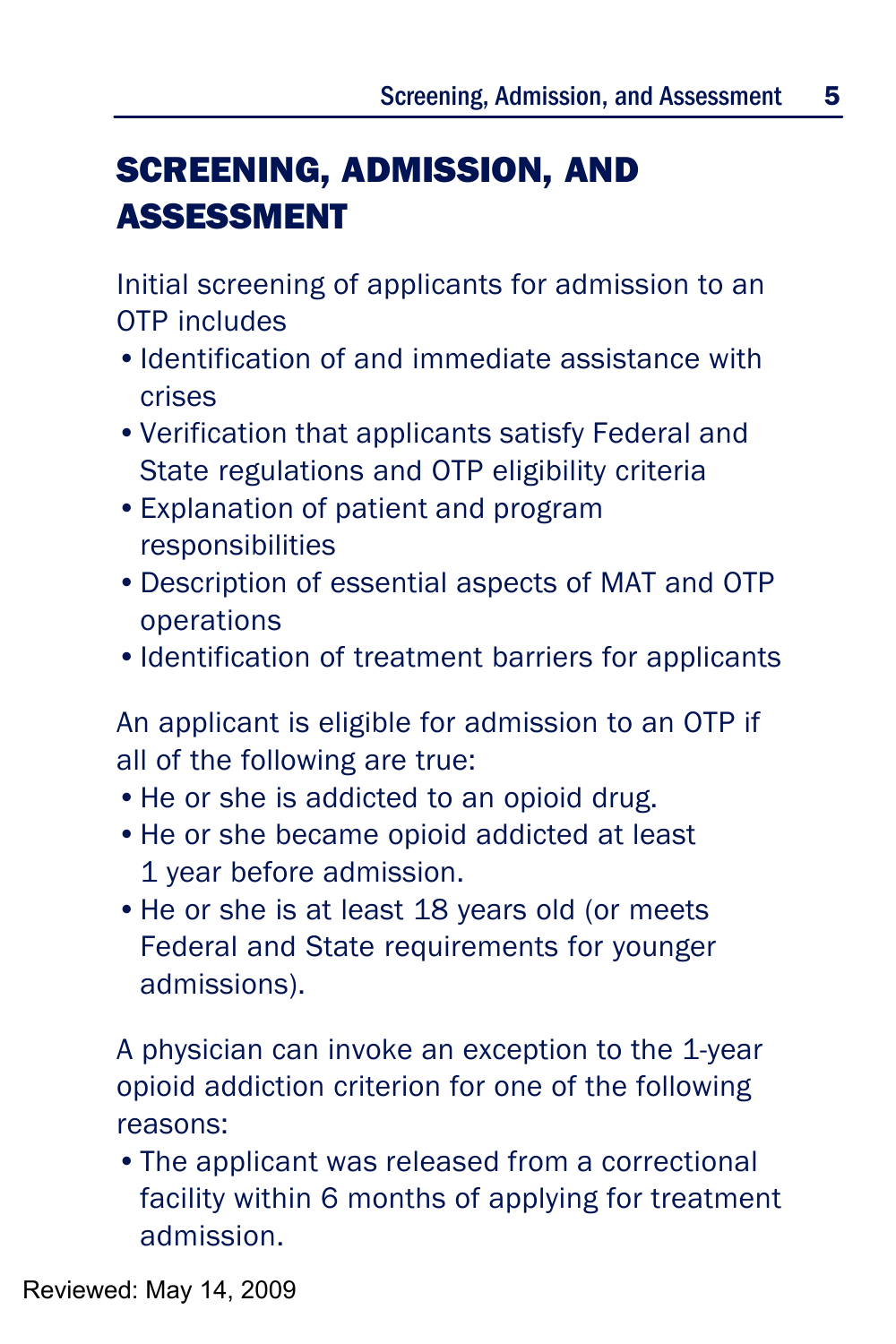- •The applicant is a previously treated OTP patient (up to 2 years after previous discharge).
- •The program physician certifies that the applicant is pregnant.
- •The underage applicant has undergone two attempts at detoxification or outpatient psychosocial treatment for addiction. (A parent, legal guardian, or other State-designated adult must provide written consent.)

Federal regulations provide for interim maintenance treatment—emergency dispensing of opioid medication by an OTP for up to 120 days before an individual is admitted to treatment (without formal screening and with only minimal drug testing)—if

- •The individual is eligible for admission to an OTP (see above).
- •There are no available programs within a reasonable geographic area or programs that will have openings for a new patient within 14 days of his or her applying.
- •The OTP that will provide interim maintenance maintains reasonable criteria to prioritize admissions.

Types of assessment for MAT include

• Medical assessment. Opioid and other substance use and treatment history, medical history, physical exam, laboratory tests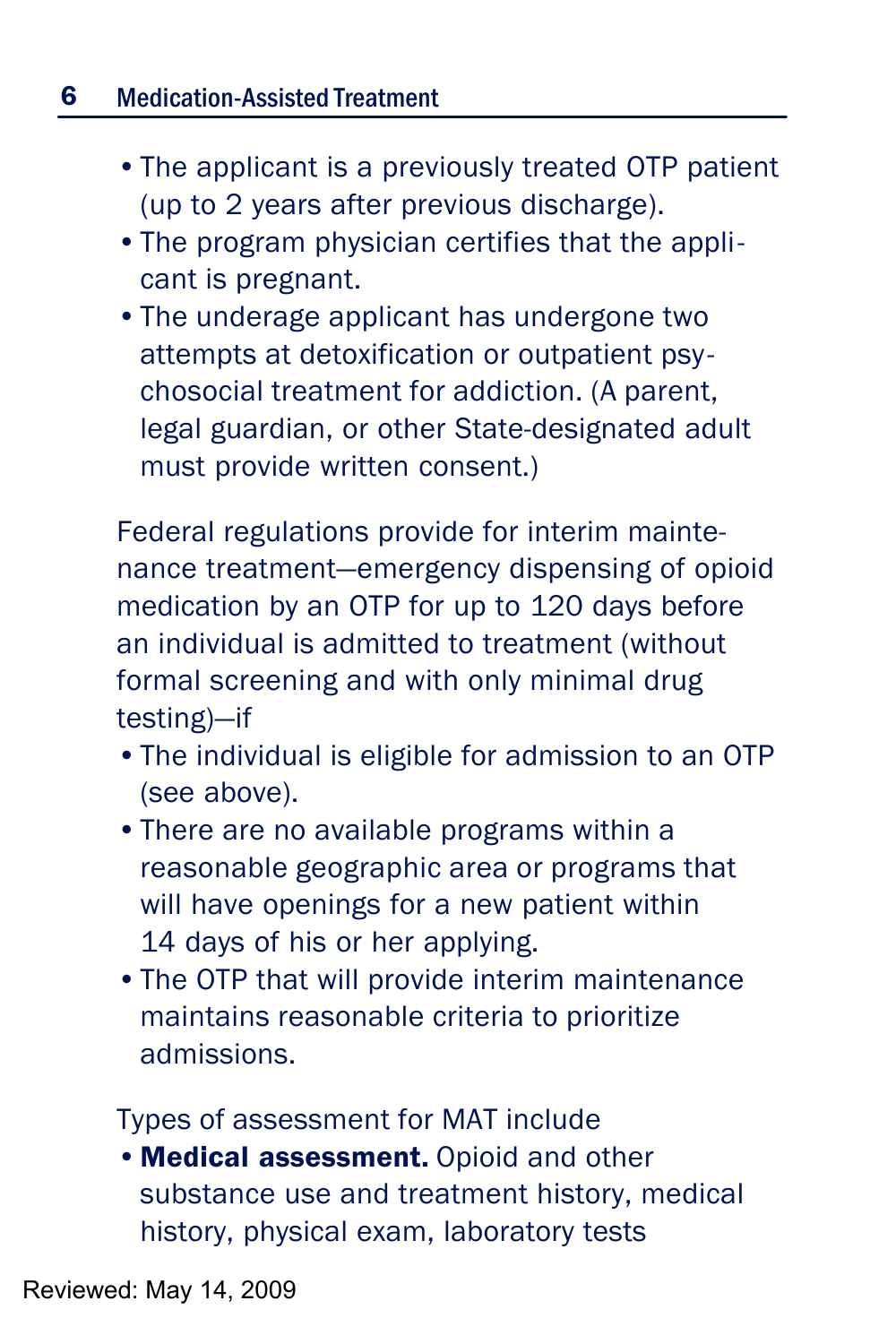(including initial and random drug tests and possibly tests for tuberculosis [TB], hepatitis, HIV, and sexually transmitted diseases [STDs]), and women's health assessment (including pregnancy testing). OTPs also must comply with State physical examination requirements.

- **Induction assessment.** At least daily checks for signs of overmedication or undermedication during initial dosing and to ensure that patient has not used benzodiazepines or alcohol recently, observed dosing to ensure that patient ingests medication, checks for dosage adjustment, and determination of steady-state dosage levels. *(For more information on induction with specific medications, see TIP 43, pages 65–70.)*
- •Comprehensive assessment. Determination of patient motivation for treatment and substance use, cultural background, and psychosocial factors such as mental status and history, sociodemographic status, family and social networks, physical or sexual abuse history, housing situation, legal status, spirituality, employment and military history, sexual orientation, insurance and financial status, and recreational activities.

*(For more information, see TIP 43, Chapter 4.)*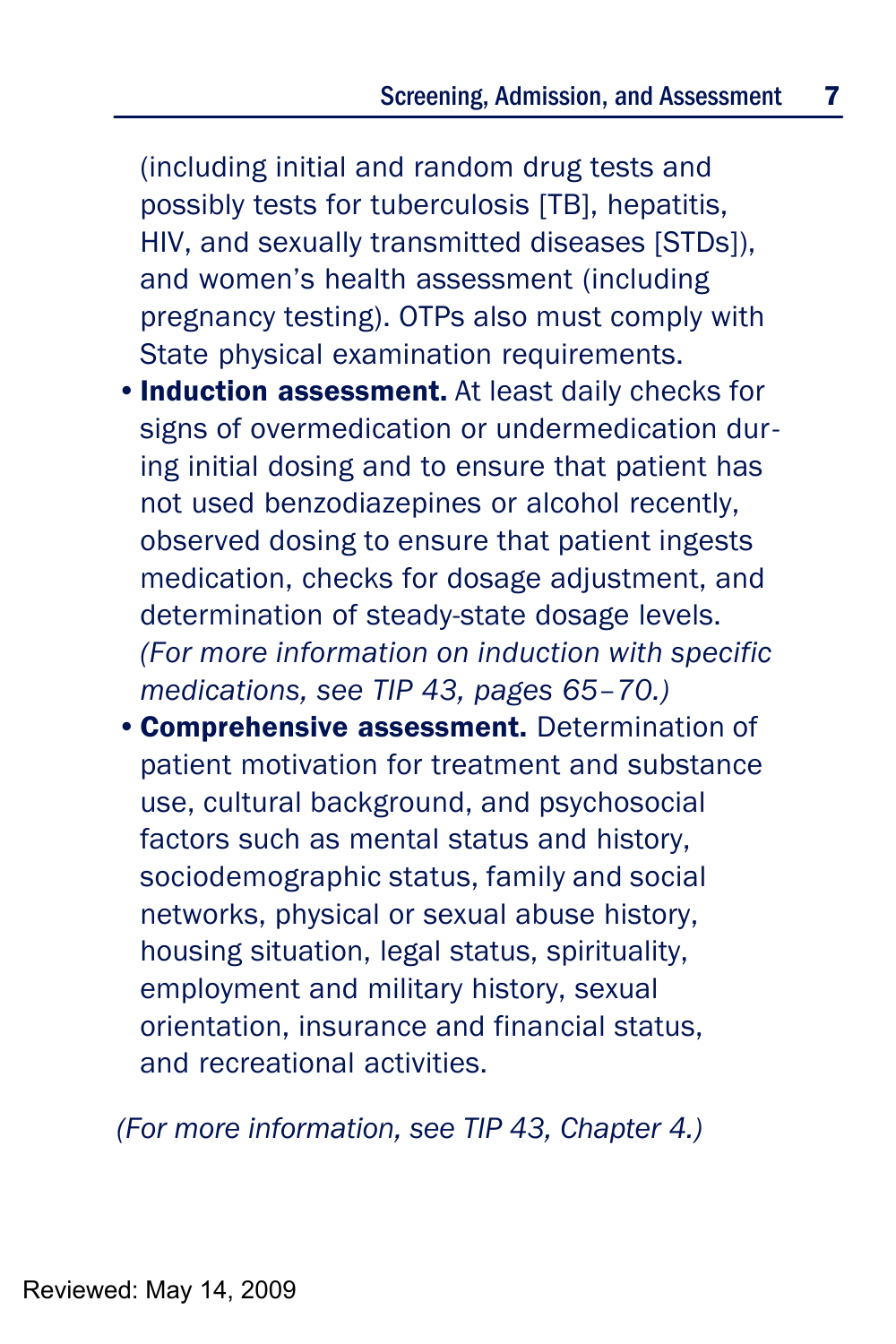## PHARMACOLOGY

Five medications are available for MAT in OTPs: methadone, LAAM, buprenorphine (Subutex®), buprenorphine-naloxone (Suboxone®), and naltrexone.

#### Methadone

- Is the most frequently used medication for opioid addiction treatment in OTPs
- •Is a full mu opioid agonist
- •Is available as an oral solution, liquid concentrate, tablet/diskette, and powder (but is nearly always administered as an oral solution in U.S. OTPs)
- •Suppresses pain for 4–6 hours; suppresses withdrawal and drug craving for 24–36 hours in most patients who are opioid addicted
- •Is administered daily for opioid addiction treatment and may be given in split doses
- •Has been shown to be safe and effective when used with appropriate safeguards and psychosocial services
- •Has variable body clearance rates and elimination half-lives among individual patients
- •Has an excellent safety profile when taken as directed by the manufacturer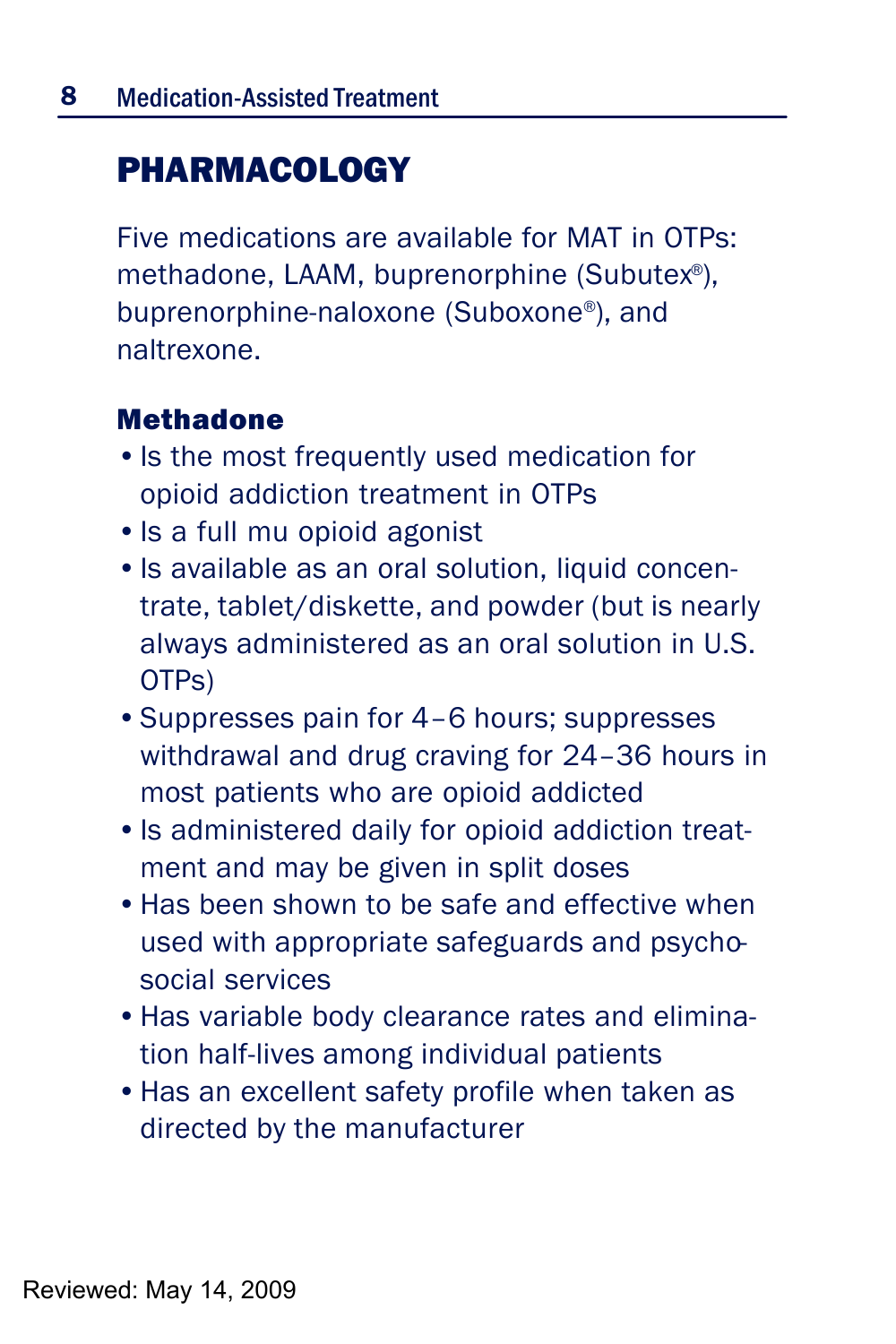#### LAAM

- Is a full mu opioid agonist
- Is provided in an oral solution, which is colored to distinguish it from methadone
- •Is longer acting than methadone and cannot be administered daily
- •Was the subject of an FDA warning in 2001 because of its association with potentially fatal cardiac arrhythmia in some patients
- •Has not been manufactured since early 2004, and its continued availability is uncertain

#### Buprenorphine (Subutex)

- •Was approved in 2002 for MAT in physicians' offices and other medical and health care settings and in 2003 for MAT in OTPs (physicians must obtain a waiver from SAMHSA; OTPs must receive SAMHSA certification to provide buprenorphine)
- •May be used both for medical maintenance pharmacotherapy and for medically supervised withdrawal from an opioid addiction treatment medication
- •Is available in sublingual tablets either alone (Subutex) or combined with naloxone (Suboxone [see below])
- •Is a partial opioid agonist at the mu receptor and an antagonist at the kappa receptor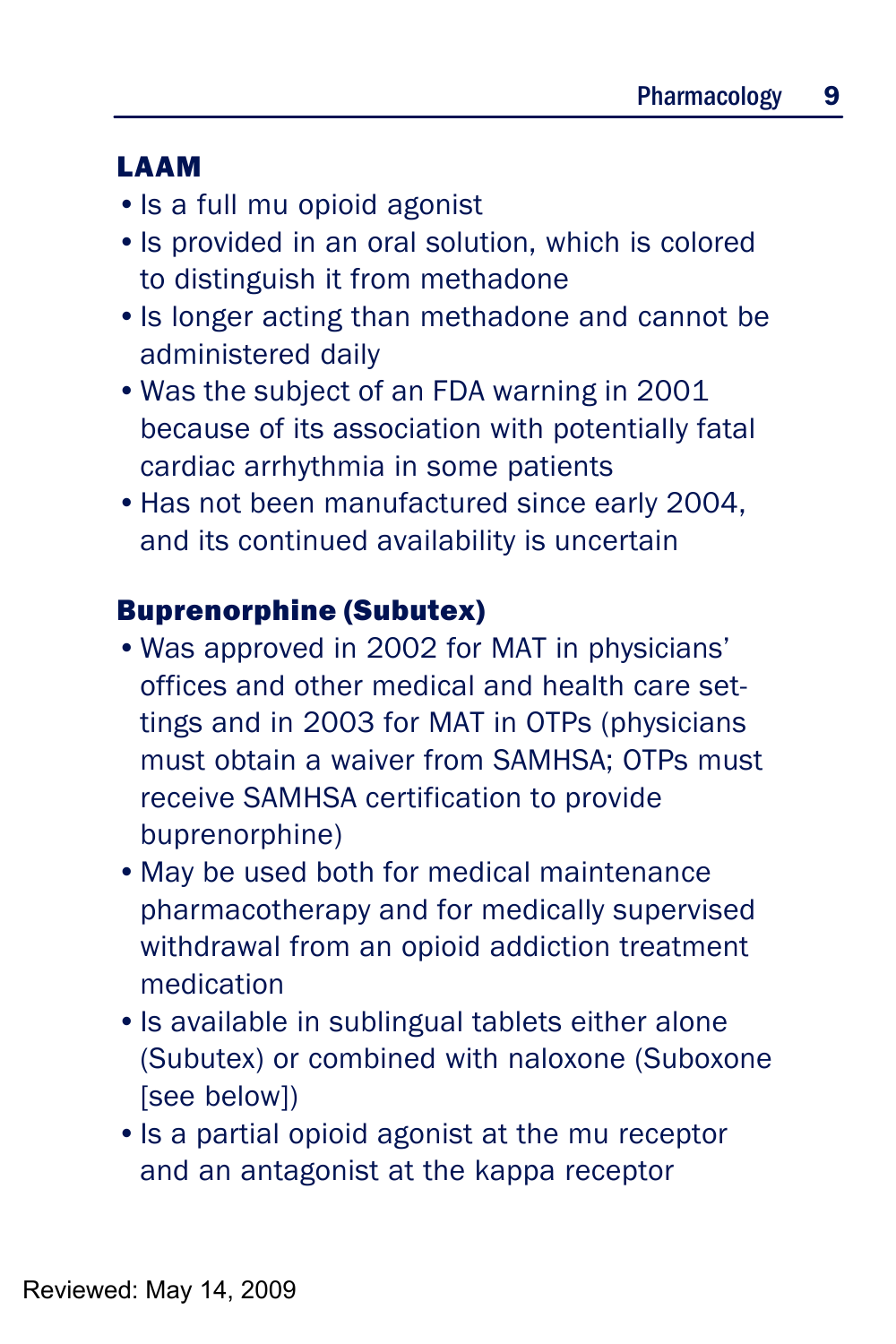- Has a ceiling effect that prevents larger doses from producing greater agonist effects, although larger doses lengthen its duration of action
- •Can be administered on a daily or less-than-daily basis
- •Can precipitate opioidlike withdrawal symptoms in patients with high levels of physical dependence
- •Generally is safe and well tolerated when used as recommended by the manufacturer

#### Buprenorphine-Naloxone Combination (Suboxone)

- •Combines a partial mu opioid agonist (buprenorphine) and antagonist (naloxone)
- •Was developed to prevent injection abuse of buprenorphine
- Is provided in tablet form for sublingual administration
- Has a ratio of 4 parts buprenorphine to 1 part naloxone

#### **Naltrexone**

- •Is a full mu opioid antagonist
- •Blocks the effects of heroin, morphine, and methadone
- •Can precipitate opioid withdrawal but causes no withdrawal symptoms of its own when a patient stops using it
- •Can block opioid effects for up to 72 hours
- •Has had poor patient compliance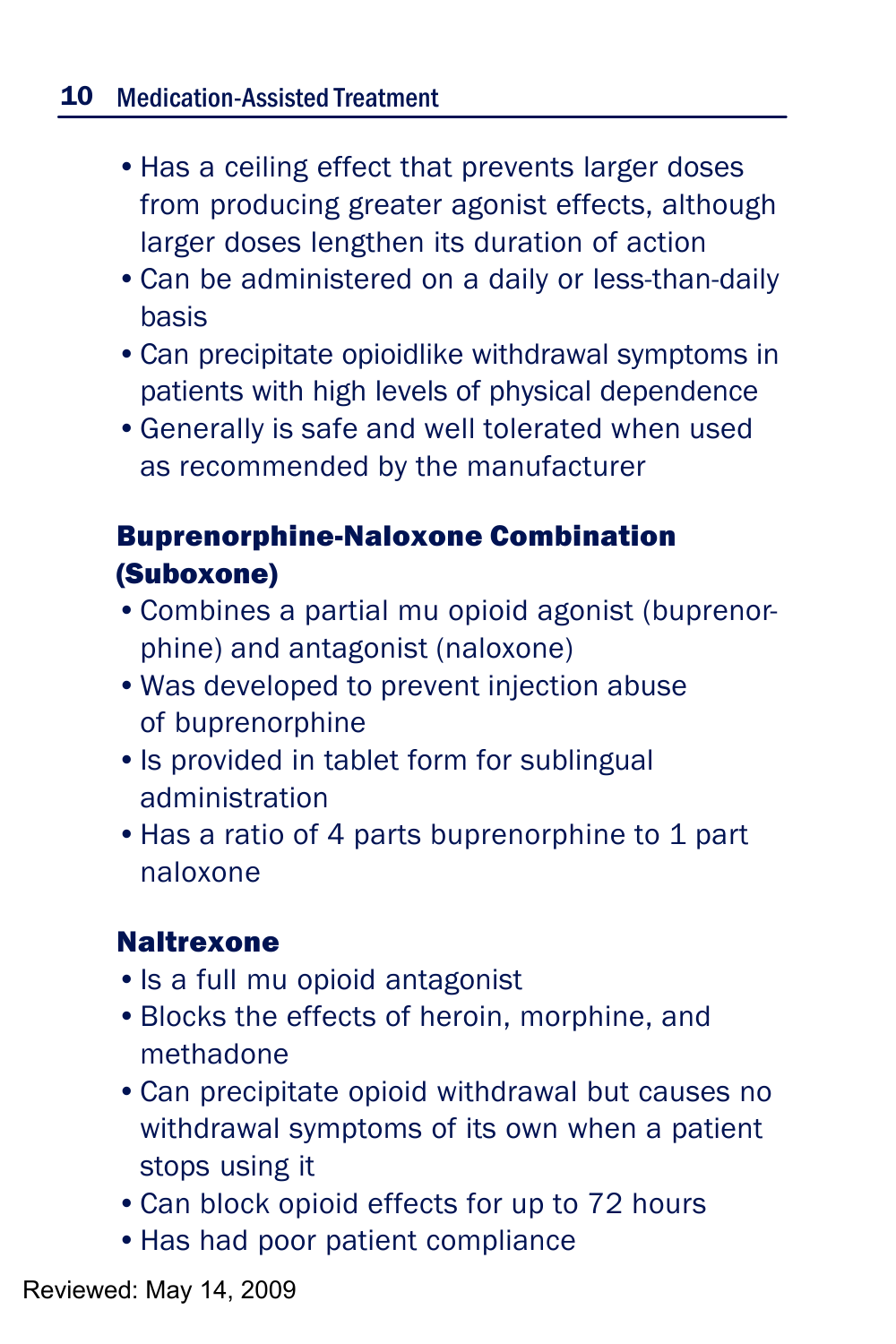- •Effectively prevents relapse in most patients when used as directed
- •Generally is safe when used as recommended by the manufacturer

The most common side effects of these medications are

- •Constipation
- •Sweating
- Insomnia or early awakening
- •Decreased libido or sexual performance
- •Dizziness
- •Nausea, vomiting, or stomach upset
- •Anxiety, nervousness, headache, joint/muscle pain, or tiredness (naltrexone)

Drugs that inhibit or induce the activity of the cytochrome P34A enzyme system can cause clinically significant increases or decreases in serum and tissue levels of opioid medications. These include certain medications to treat HIV and some psychiatric medications.

*(For more information on the pharmacology of MAT medications, see TIP 43, Chapter 3.)*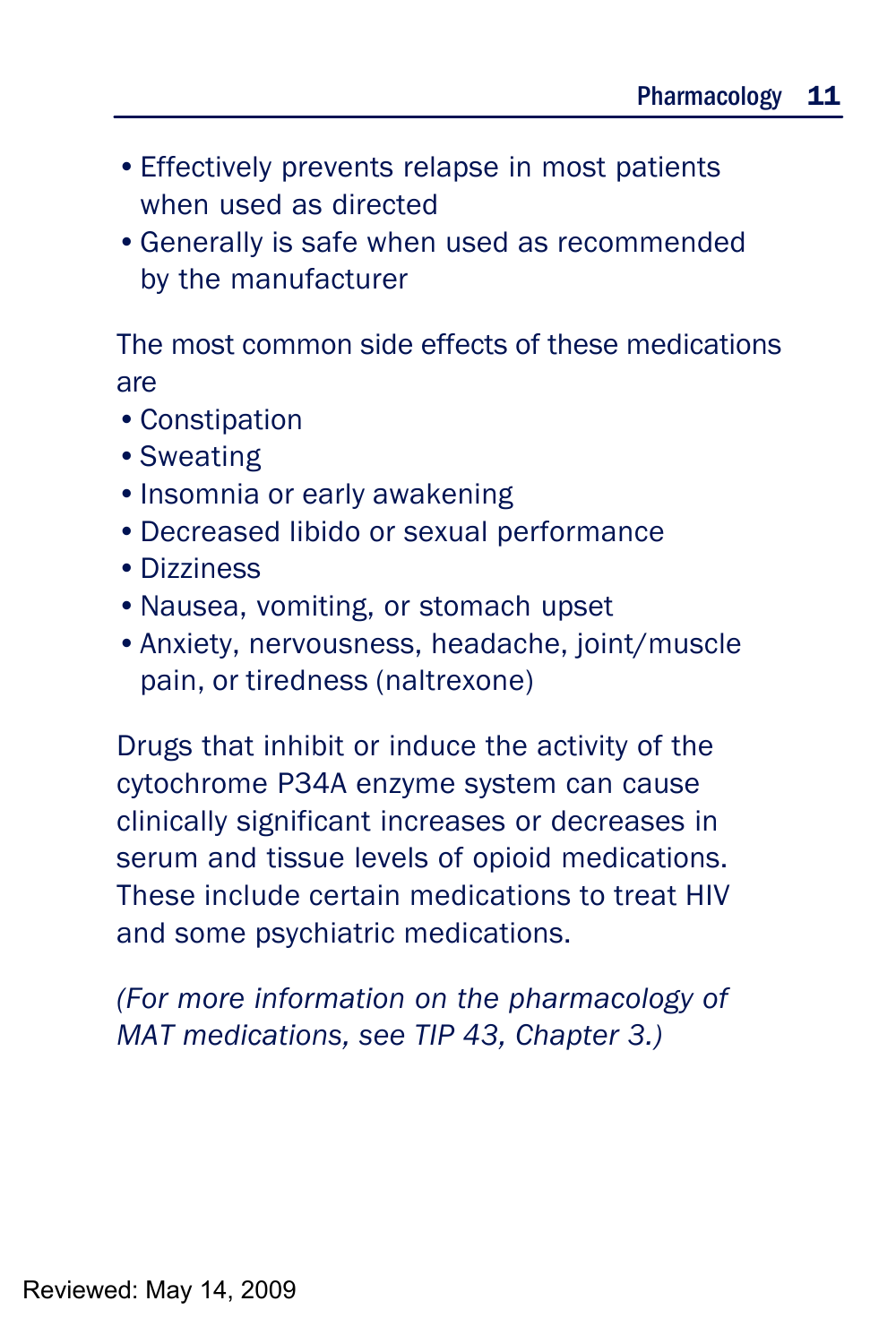## PHARMACOTHERAPY

#### Contraindications to OTP Admission and Opioid Pharmacotherapy

Inclusion rather than exclusion should be the guiding principle in OTPs. People who possibly should not be admitted to an OTP for MAT include those who

- •Are also dependent on central nervous system (CNS) depressants, based on *Diagnostic and Statistical Manual of Mental Disorders, Fourth Edition, Text Revision* (DSM-IV-TR) criteria
- •Have had allergic reactions to opioid medications
- •Have cardiac abnormalities (for treatment with LAAM)
- •Do not satisfy DSM-IV-TR criteria for opioid dependence
- •Have been addicted to opioids for less than 1 year (except those receiving buprenorphine) and have no addiction treatment history
- •Cannot attend treatment sessions regularly, especially for dosing (unless a clinical exception is obtained from SAMHSA or buprenorphine dosing will meet patient needs)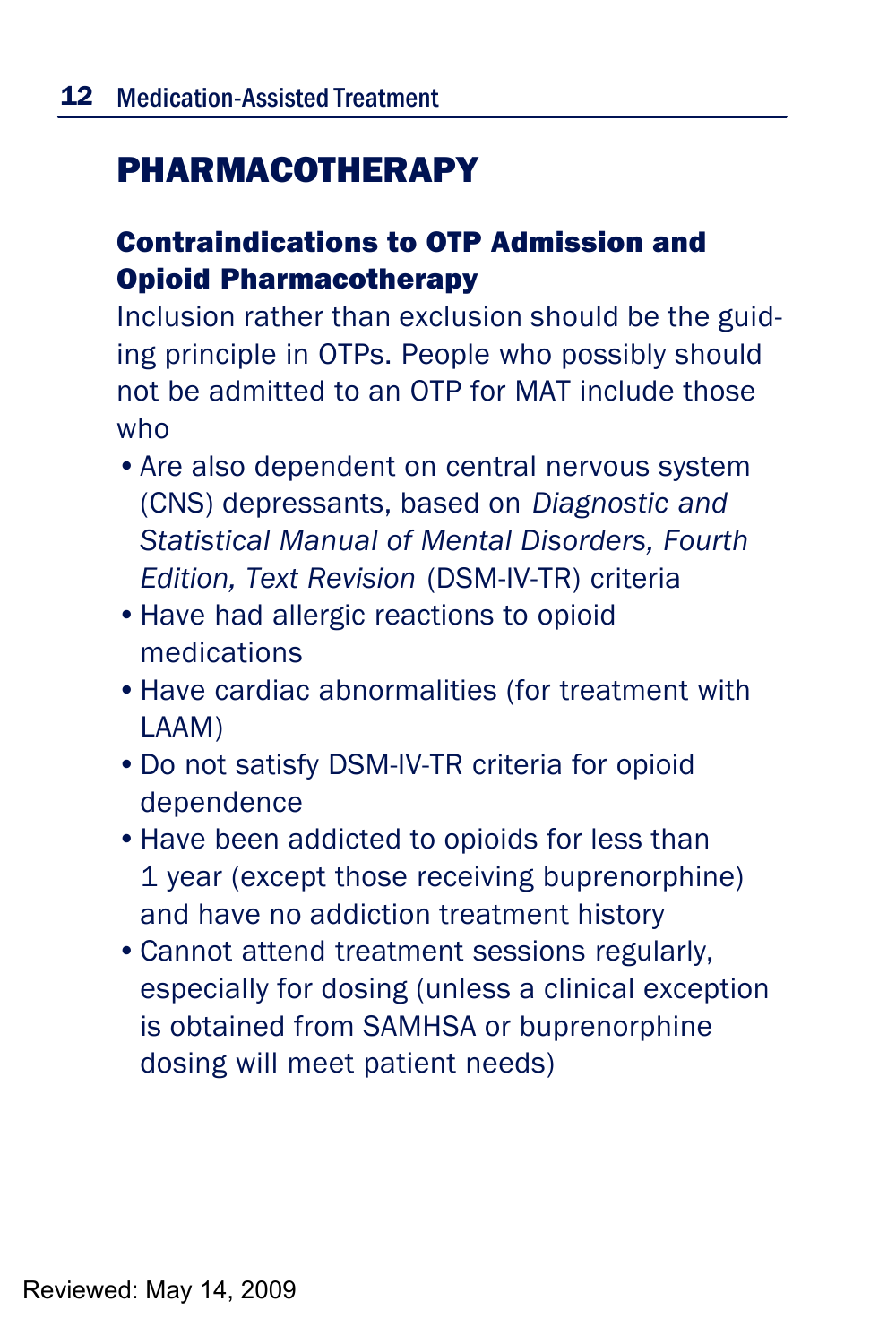#### Stages of MAT in an OTP

#### *Induction Stage*

In general, induction procedures used for each patient depend on the unique properties of each medication, prevailing regulatory requirements, patient preferences, and safety.

- •Initial goals are to eliminate opioid withdrawal symptoms and achieve steady-state medication levels in patients' blood between doses of medication.
- Induction normally begins when there are no signs of opioid intoxication or sedation and beginning signs of opioid withdrawal (especially for induction with buprenorphine).
- •Presence of sedatives, tranquilizers, tricyclic antidepressants, benzodiazepines, alcohol, or CNS depressants should be ruled out before induction begins.
- •Dosing should be observed.
- •LAAM may not be used for induction.

With methadone. Initial dosing is typically 20–30 mg and cannot exceed 30 mg per dose and 40 mg on day 1, unless need is documented by a program physician.

With buprenorphine. Induction with buprenorphine monotherapy is effective for most patients. Typically, 4 mg is given, followed after 4 hours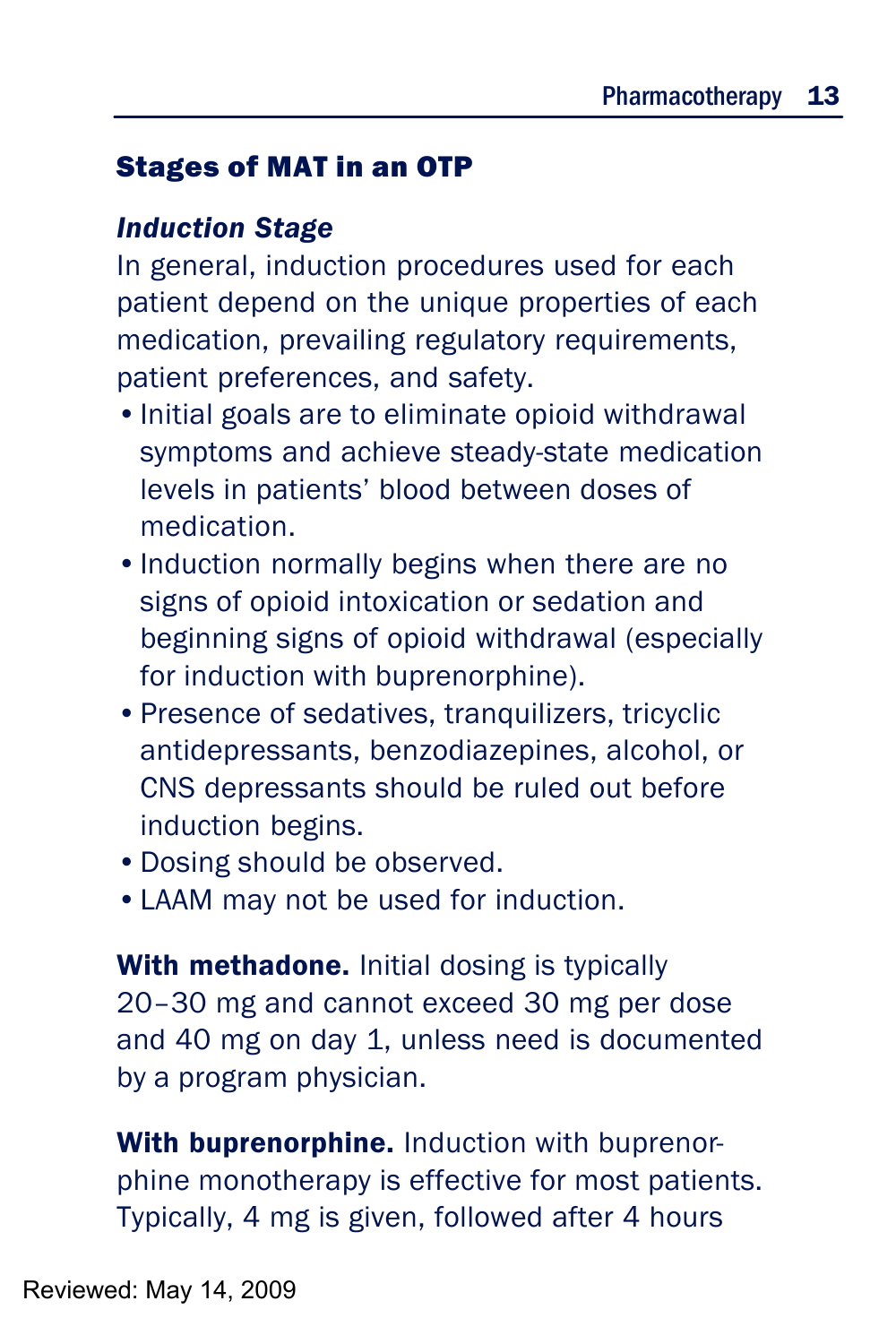with up to 4 mg if needed, but the total on day 1 should not exceed 8 mg.

With buprenorphine-naloxone. Induction with the buprenorphine-naloxone combination is not recommended for patients withdrawing from longer acting opioids (it can cause withdrawal symptoms). For others, an initial 4/1 mg (buprenorphine/naloxone) is recommended, followed in 2 to 4 hours with an additional 4/1 mg if indicated.

With naltrexone. Patients should be abstinent from short-acting opioids for 7 days and longacting opioids for 10 days. Initial dosing is 25 mg followed by 50 mg on day 2 if no withdrawal symptoms occur, then 50 mg per day up to 350 mg per week.

#### *Stabilization Stage*

The goal is to eliminate the patient's drug-seeking behavior, craving, and illicit opioid use or prescription opioid abuse.

Optimal dosage should be determined by patient response, but some guidelines exist for the following medications *(for LAAM, see TIP 43, page 72)*:

• Methadone. Evidence supports a daily dose of 80 mg or more, but some patients do well on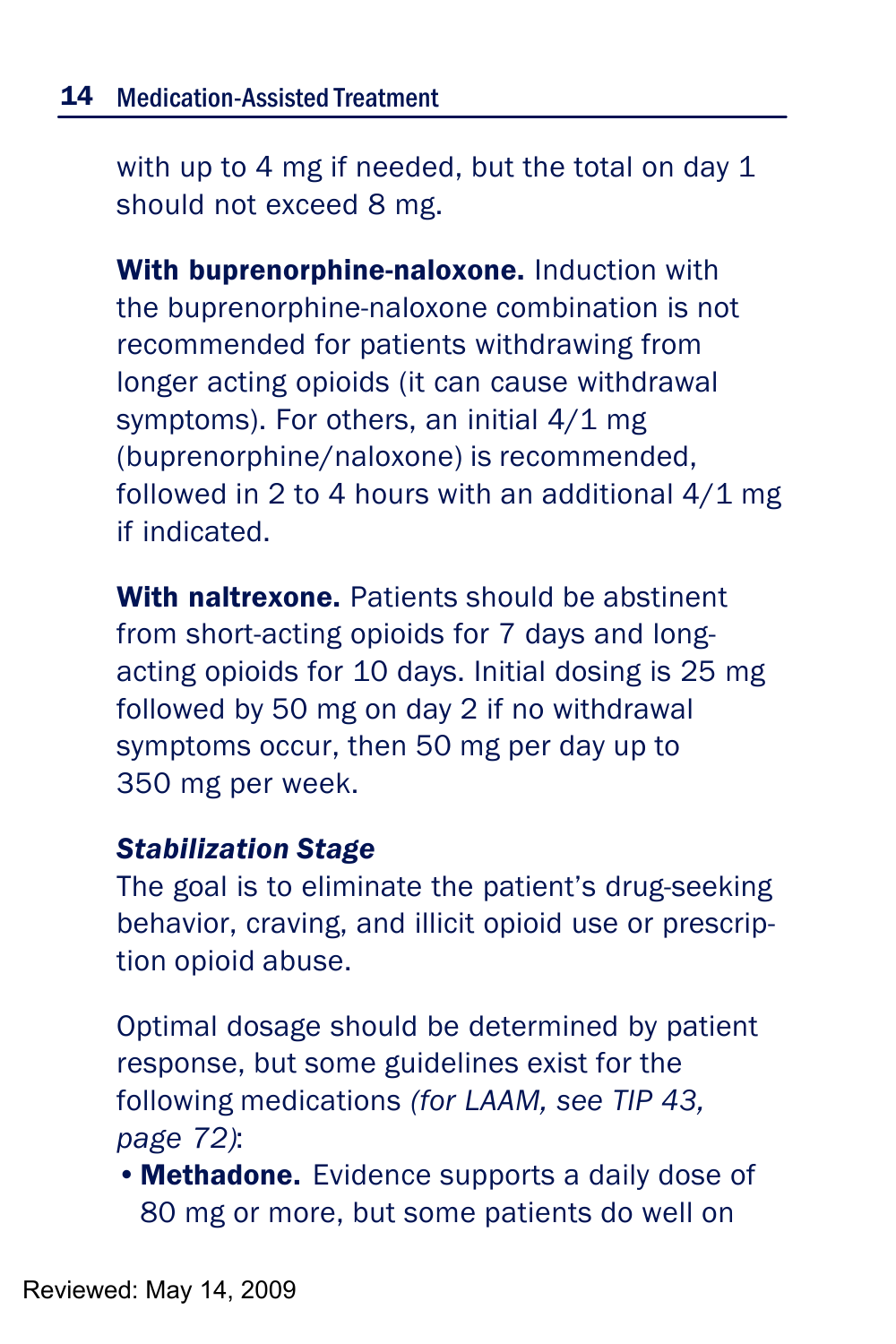less than 80 mg per day, and some patients require more than 120 mg per day.

- **Buprenorphine.** For most patients, the stabilization dosage is 12–16 mg per day, although some patients may need up to 32 mg per day. Increasing the dosage to 24 mg or more per day is usually necessary for every-other-day dosing schedules.
- Naltrexone. A daily 50 mg or thrice weekly 100–150 mg dose (totaling 350 mg per week) is recommended.

#### *Maintenance Stage*

The goal is for the patient to resume normal functioning while continuing to receive regular medication dosages, without the need for routine dosage adjustments.

#### Patients in this stage

- •Are responding well to treatment and dosage
- •Have stopped substance abuse
- •Have resumed productive lifestyles
- •Typically have received take-home medication privileges
- •May remain at the same dosage for many months or years

#### Medically Supervised Withdrawal

The goal is to taper the amount of maintenance treatment medication a patient is taking.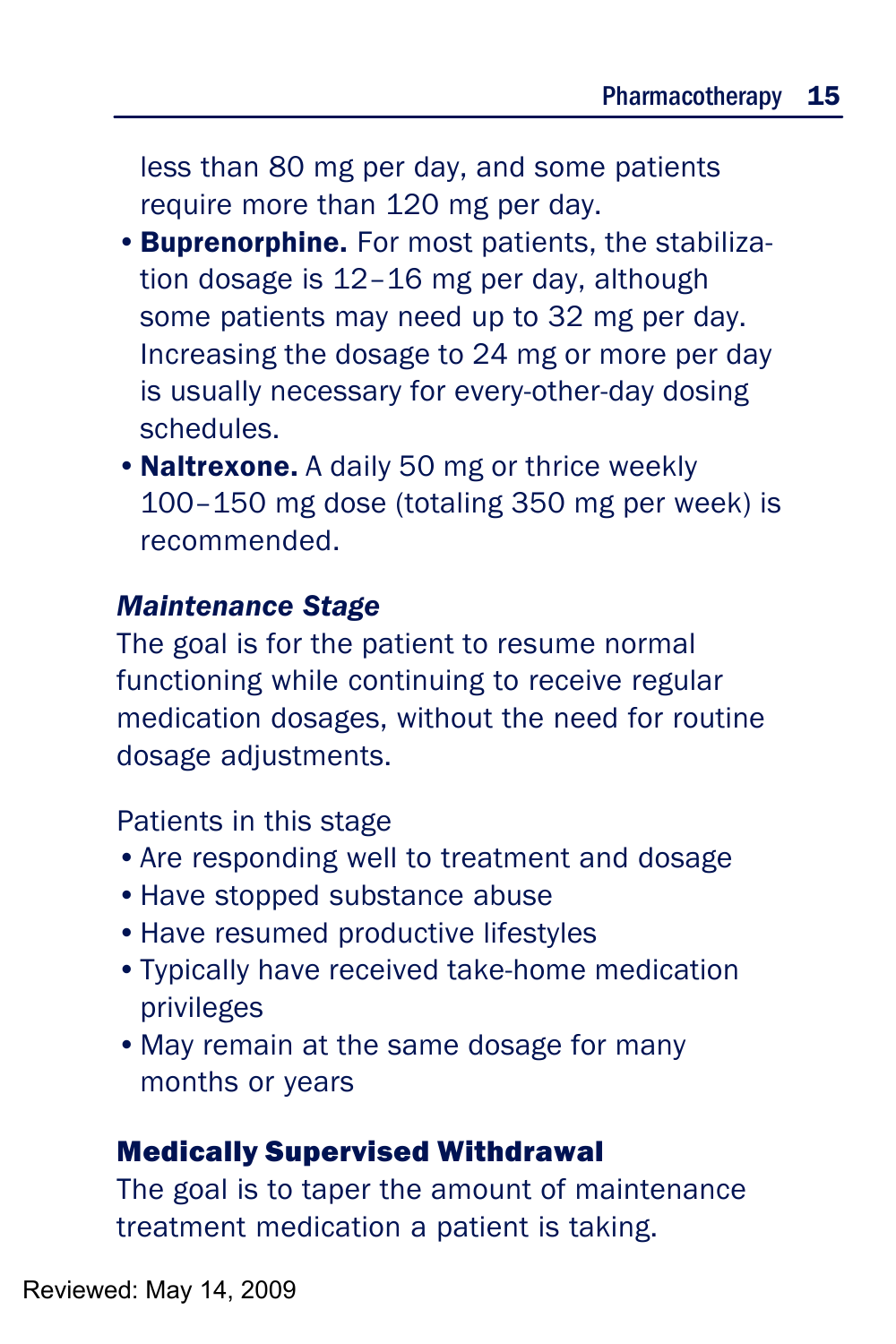- •The likelihood of long-term success depends on individual patient factors.
- •The relapse rate is high (80 percent or more in some studies).
- •Methadone or buprenorphine may be used for tapering after detoxification.
- •A common methadone-tapering practice is 5- to 10-percent incremental reductions every 1–2 weeks.

*(For information on tapering from LAAM, see TIP 43, page 79.)*

#### Take-Home Medication

Take-home maintenance medication is permitted for patient self-administration under specific conditions. Any patient in MAT may receive take-home medication doses for days when the OTP or physician's office is closed. For other take-home medication privileges, SAMHSA regulations require

- •Absence of recent drug and alcohol abuse
- •Regular OTP attendance
- •Absence of behavioral problems in the OTP
- •Absence of recent criminal activity
- •Stable home, family, and social relationships
- •Acceptable time in comprehensive maintenance treatment
- •Assurance of safe storage of medication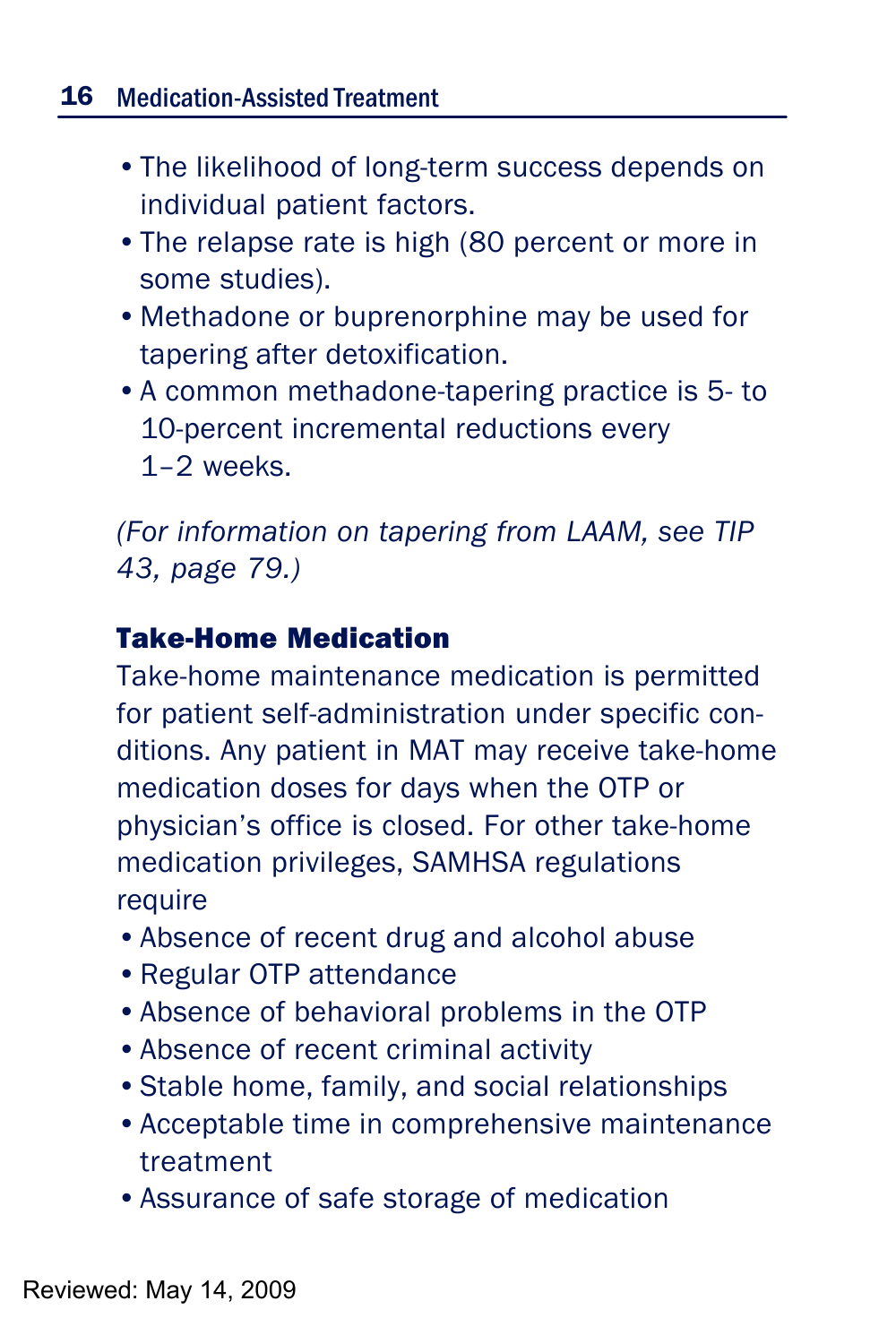•Clear indicators that benefits of decreased OTP attendance outweigh risk of medication diversion

#### Physician's Office-Based Opioid Treatment With Methadone

An exception can be obtained from SAMHSA for patients to receive methadone maintenance via observed dosing by a private physician in cooperation with an OTP when the patient

- Has been stable in treatment for at least 1 year
- •Has a history of negative drug tests
- •Is socially stable
- •No longer requires psychosocial services

Under this arrangement, the physician need not observe dosing for patients already on extended take-home medication schedules.

*(For more on the stages of pharmacotherapy and common dosing considerations, see TIP 43, Chapter 5.)*

## PHASES OF TREATMENT

MAT in OTPs may be conceptualized in phases so that interventions are matched to levels of patient progress and expected outcomes. At any point, patients may encounter a setback requiring a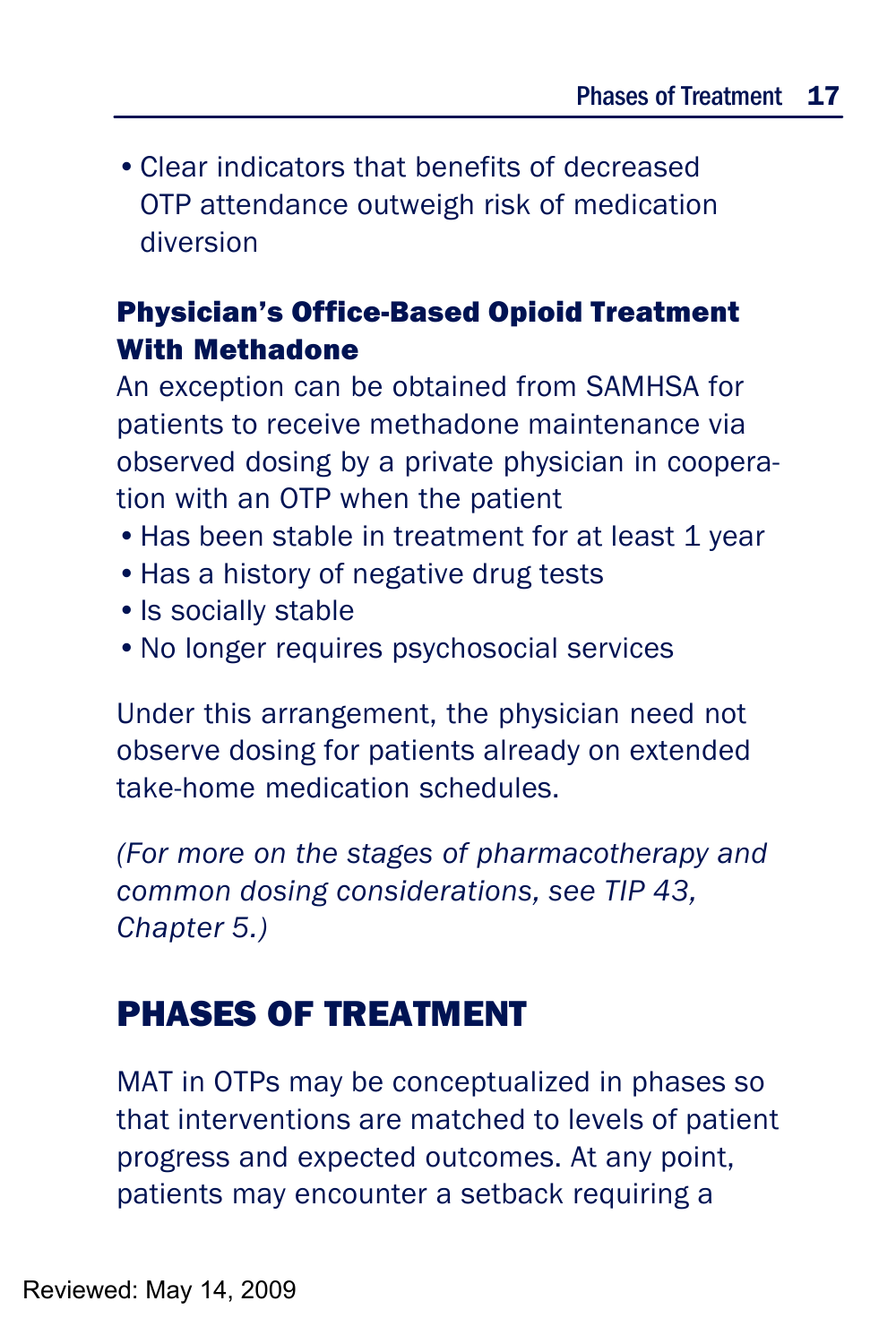return to a previous phase. The consensus panel for TIP 43 identified the following phases.

#### Acute Phase

- •The acute phase begins immediately on patient admission to an OTP.
- •Patients in this phase may be admitted for either maintenance treatment or detoxification.
- •Treatment services usually are more intensive during this phase.
- •Phase duration ranges from days (up to 180 for opioid detoxification in an OTP) to months and focuses on eliminating illicit substance use (induction) and lessening the intensity of other immediate problems (e.g., co-occurring disorders; medical, legal, family, and psychosocial problems).
- •Patient goals include eliminating withdrawal symptoms and opioid craving; feeling well throughout the day; abstaining from illicit opioid use and complying with treatment medication regimens, confirmed by drug tests; learning about drug and medication interaction risks; avoiding high-risk situations for relapse; actively engaging in recovery; satisfying food, shelter, and safety needs; completing medical and mental health assessments; and, for those entering maintenance treatment, developing a treatment plan.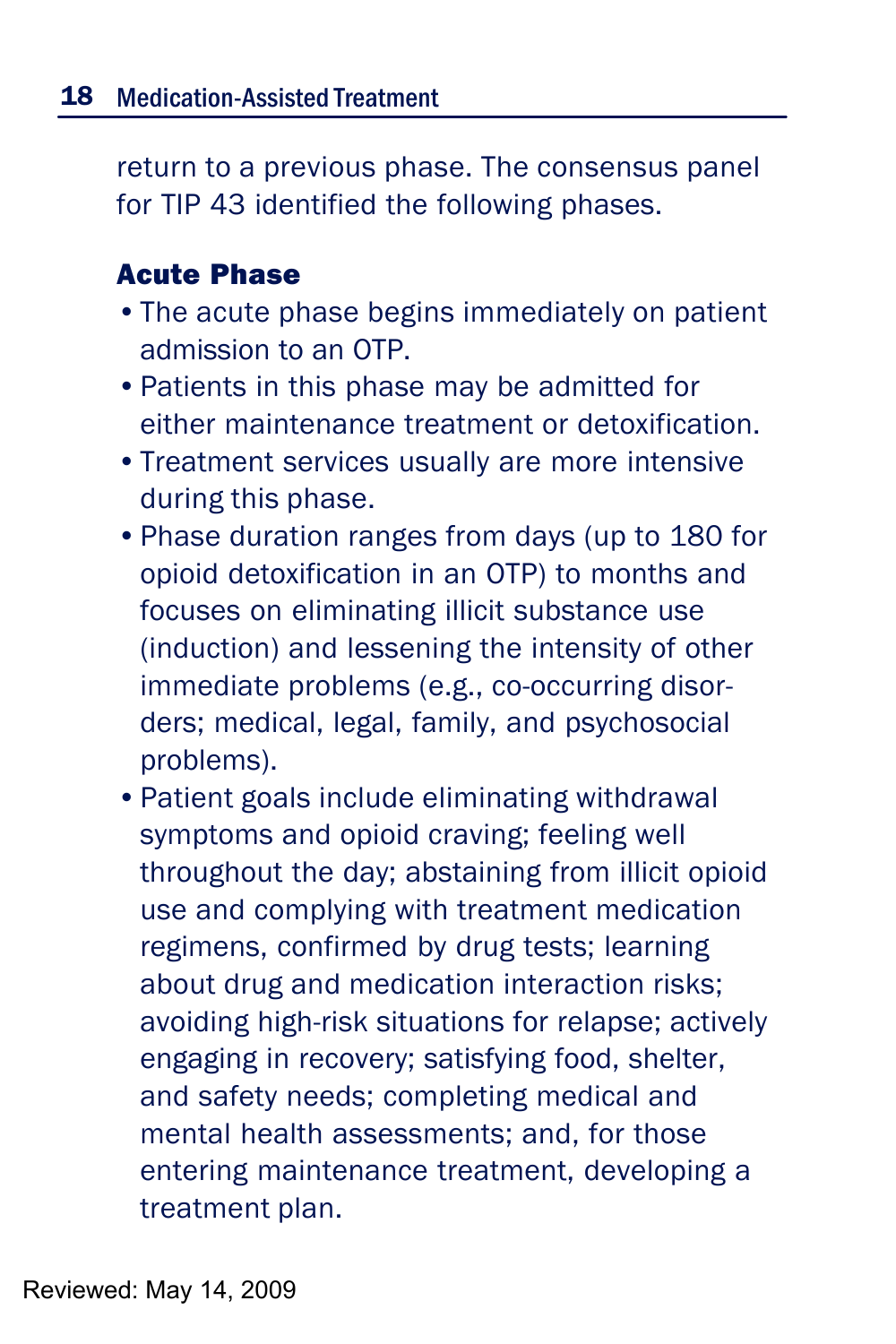- •Patients in detoxification have immediate access to maintenance treatment if medication tapering is unsuccessful or they change their minds about the type of treatment they want.
- •By the end of this phase, signs of opioid withdrawal are ameliorated, physical drug craving is reduced, illicit-opioid use is eliminated, other substance use is reduced, medical and mental health assessments are done, a treatment plan has been developed, and basic needs are satisfied.

#### Rehabilitative Phase

- •Dosage stabilization is complete but may require adjustments; patients are comfortable at their established dosage for at least 24 hours before moving to this phase.
- •Program policies, such as those about takehome medications and dosing hours, are more flexible, so patients can attend to other life domains.
- •Frequency of drug testing depends on progress in treatment; consistent, negative drug tests lead to reduced random-testing frequency (e.g., once or twice per month).
- •Efforts increase to promote patient participation in constructive activities such as employment, education, vocational training, child rearing, homemaking, and volunteer work.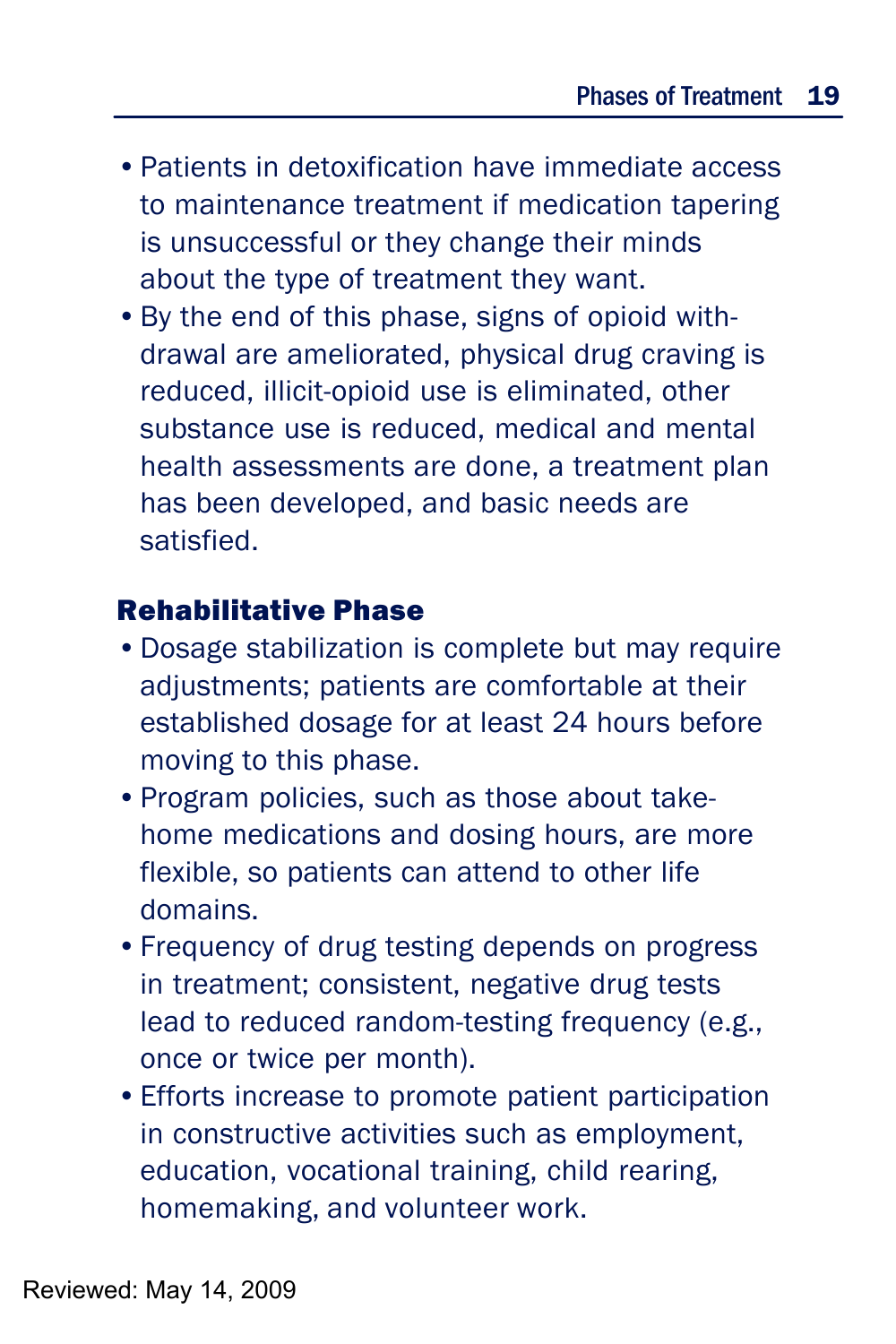- Information about outside support groups (i.e., faith-based, community, and mutual-help groups) is reviewed, and patients are urged to participate in them, assuming groups support MAT.
- •Patients receive assistance in developing skills for coping with relapse triggers.
- •The primary goal is to empower patients to cope with major life problems by discontinuing alcohol and prescription drug abuse and all illicit-drug use; recognizing and coping with relapse triggers; complying with medical/dental and mental health treatment and maintaining a stable health status; maintaining a positive social and family support system; accepting increased responsibility for dependents; resolving legal problems and ceasing all illegal activities; participating in support groups; and obtaining effective pain management treatment.
- •By the end of this phase, patients are employed, seeking employment, or involved in constructive activities (e.g., school, child rearing, and volunteer work); legal problems are being resolved; co-occurring disorders are stabilized; a conflict-free social support system is in place; and alcohol abuse, illicit-drug use, and inappropriate use of other substances are eliminated.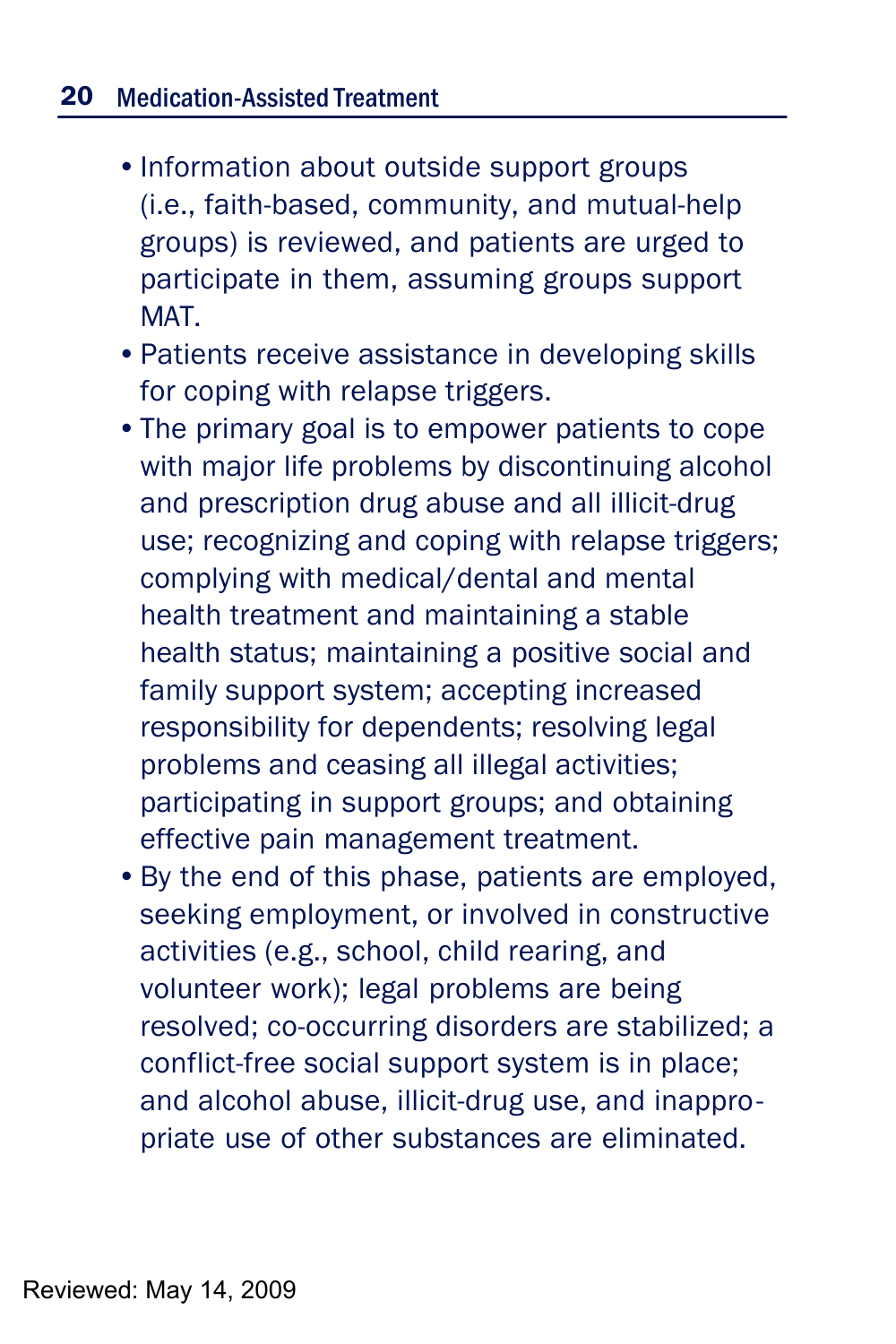#### Supportive-Care Phase

- •Patients have discontinued alcohol and prescription drug abuse and all illicit-drug use, as well as any involvement in criminal activities.
- •Patients receive take-home medication for longer periods and are permitted fewer OTP visits (as few as one visit every 2 weeks, if State policy allows).
- •Patients continue counseling and other care as needed, but medical and mental health, family relationships, and financial and legal situations are stable.
- •Care is often augmented through mutual-help, faith-based, community, and other groups.
- •When ready, patients may progress to either the medical maintenance or tapering phase.

#### Medical Maintenance Phase

- •Patients are allowed longer term supplies of take-home medication (up to 30 days, if State regulations permit, after patients have been substance free for 2 years of continuous treatment) and further reductions in treatment visits.
- •Methadone maintenance may occur through OTPs, physicians' offices, or other health care settings that are SAMHSA-approved "medication units" formally linked to OTPs.
- •Patients should have no alcohol use problems, live in a stable environment, have a stable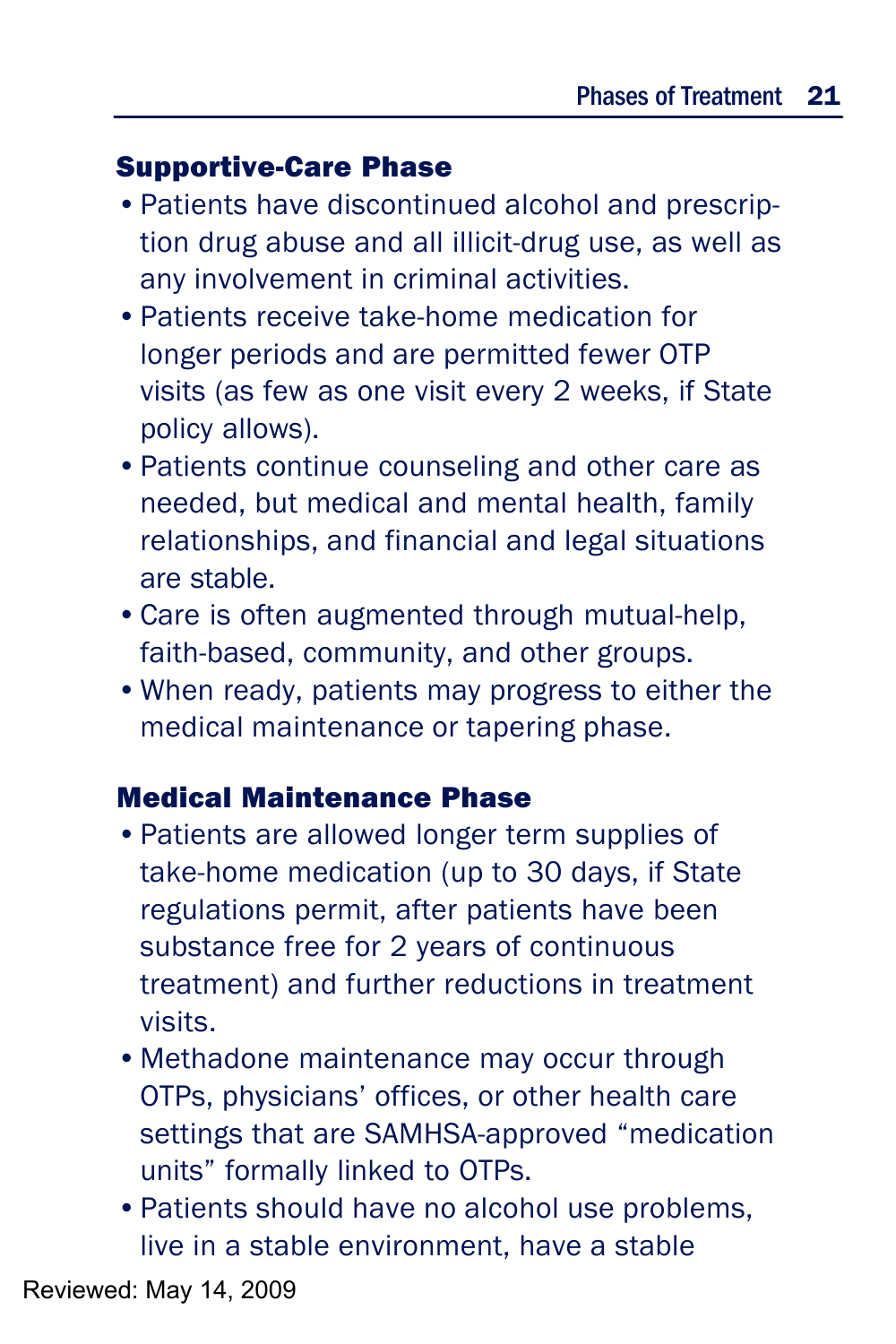income, be involved in productive activities, have had no legal involvement for at least 3 years and have no current parole or probation status, and have adequate social support systems.

- •Continuation of random drug testing, callbacks of medication, and monitoring for relapse risks are recommended during this phase.
- •Positive drug tests should cause a return to the rehabilitative phase.
- •Patients may remain in methadone maintenance, transition to buprenorphine maintenance (in the OTP or via an offsite physician's office or another health care facility), or enter the tapering and readjustment phase.
- •Medication diversion by a patient in medical maintenance results in reclassification to the most appropriate previous phase and adiustment of treatment, other services, and privileges.

#### Tapering and Readjustment Phase

- •Goal is gradual reduction or elimination of maintenance medication.
- •Most patients try to taper from treatment medication at least once.
- •Patients should continue receiving treatment support and assistance to adjust to a life free of both maintenance medication and substances of abuse.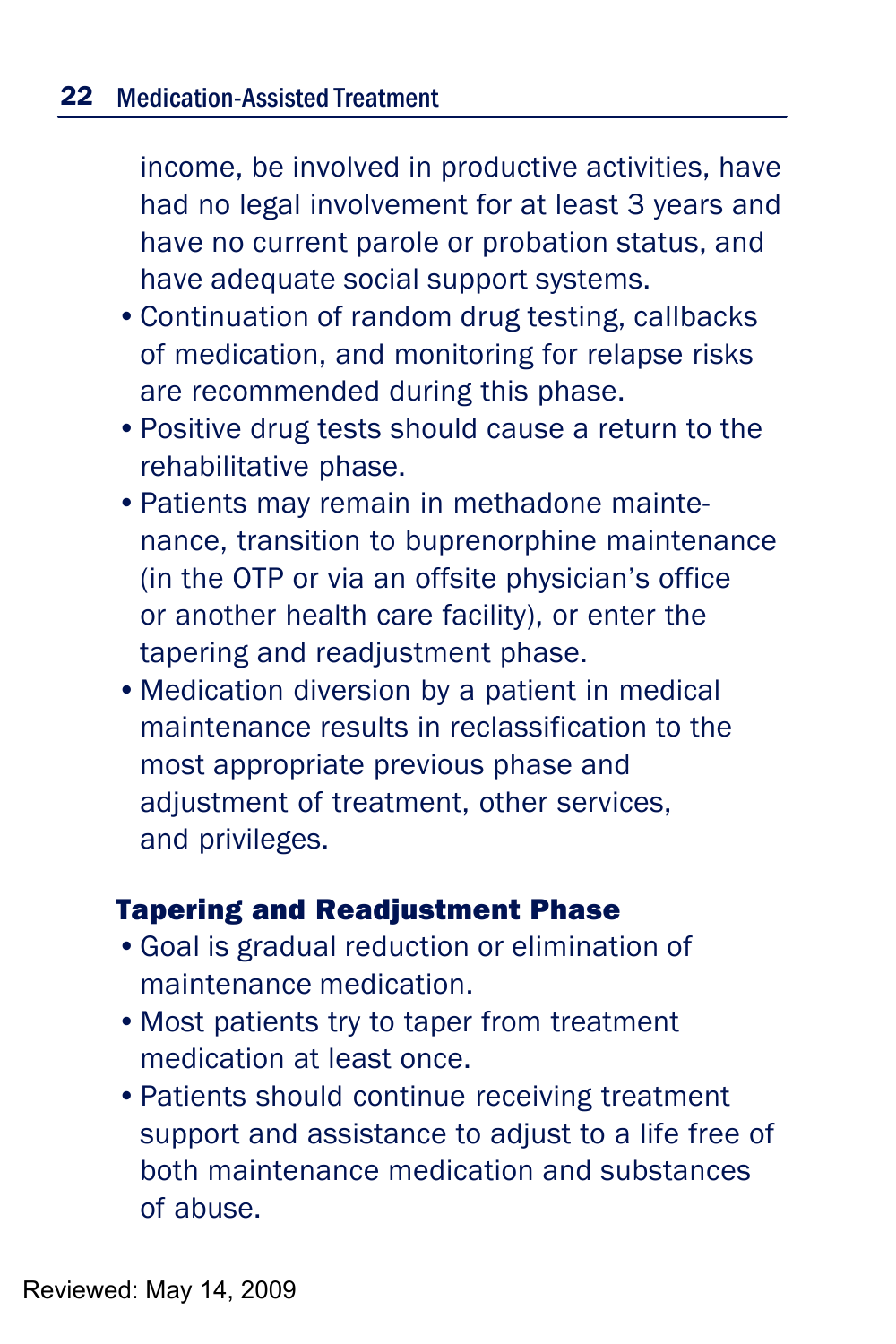- •Patients should be advised that even gradual dose tapering will cause discomfort and that a return to treatment medication is not a failure.
- •Major goals are to increase self-sufficiency, maintain a balanced lifestyle, and function well without medication.

#### Continuing-Care Phase

- •Treatment comprises medical followup by a primary care physician, occasional check-ins with an OTP counselor, and participation in recovery groups.
- •Appointments with the OTP should be scheduled for every 1–3 months.
- •Some patients might need referral to a non-MAT outpatient program.

*(For more information on treatment phases, see TIP 43, Chapter 7.)*

## PATIENT RETENTION

Retention may be the most important indicator of MAT outcomes. Patient characteristics, behavior, and other nontreatment-related factors appear to contribute relatively little to retention in MAT. Several treatment-related steps have been found to improve patient retention:

- •Individualization of medication dosages
- •Clarification of program goals and treatment Reviewed: May 94, 2009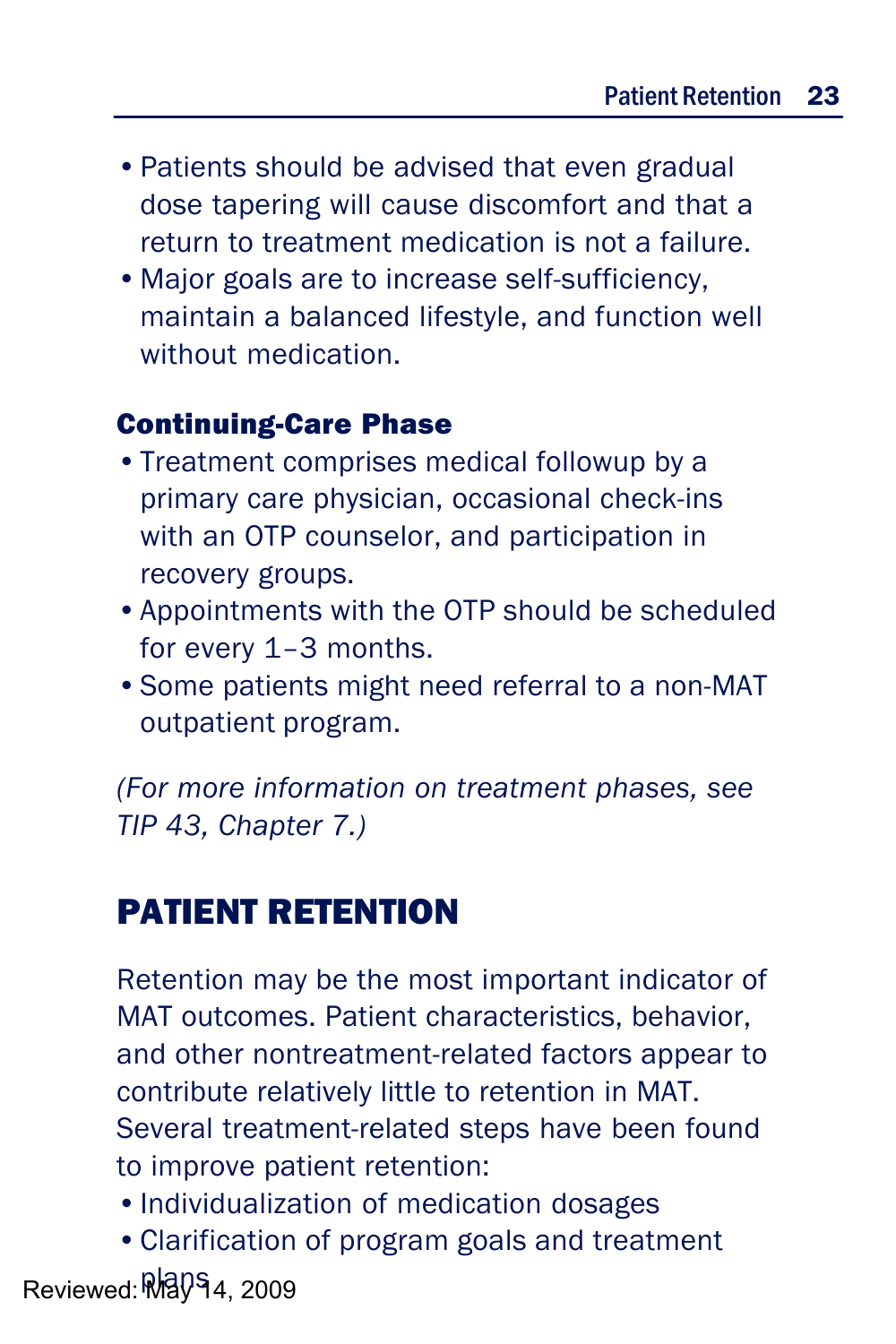- •Simplified admission process
- •Attention to patient financial needs
- •Reduced attendance burden when possible
- •Early provision of useful, high-intensity services
- •Good staff–patient interactions
- •Staff knowledge of, positive attitudes about, and confidence in MAT

Mutual-help programs vary in attitudes toward treatment medications. Counselors should help patients find mutual-help groups that accept opioid pharmacotherapy or start a group at the OTP.

Patients need to develop relapse prevention skills by

- •Making lifestyle changes to decrease the need for drugs
- •Recognizing relapse warning signs
- •Developing positive coping methods
- •Increasing participation in healthy, rewarding activities as alternatives to drug use
- •Avoiding people and situations that might trigger use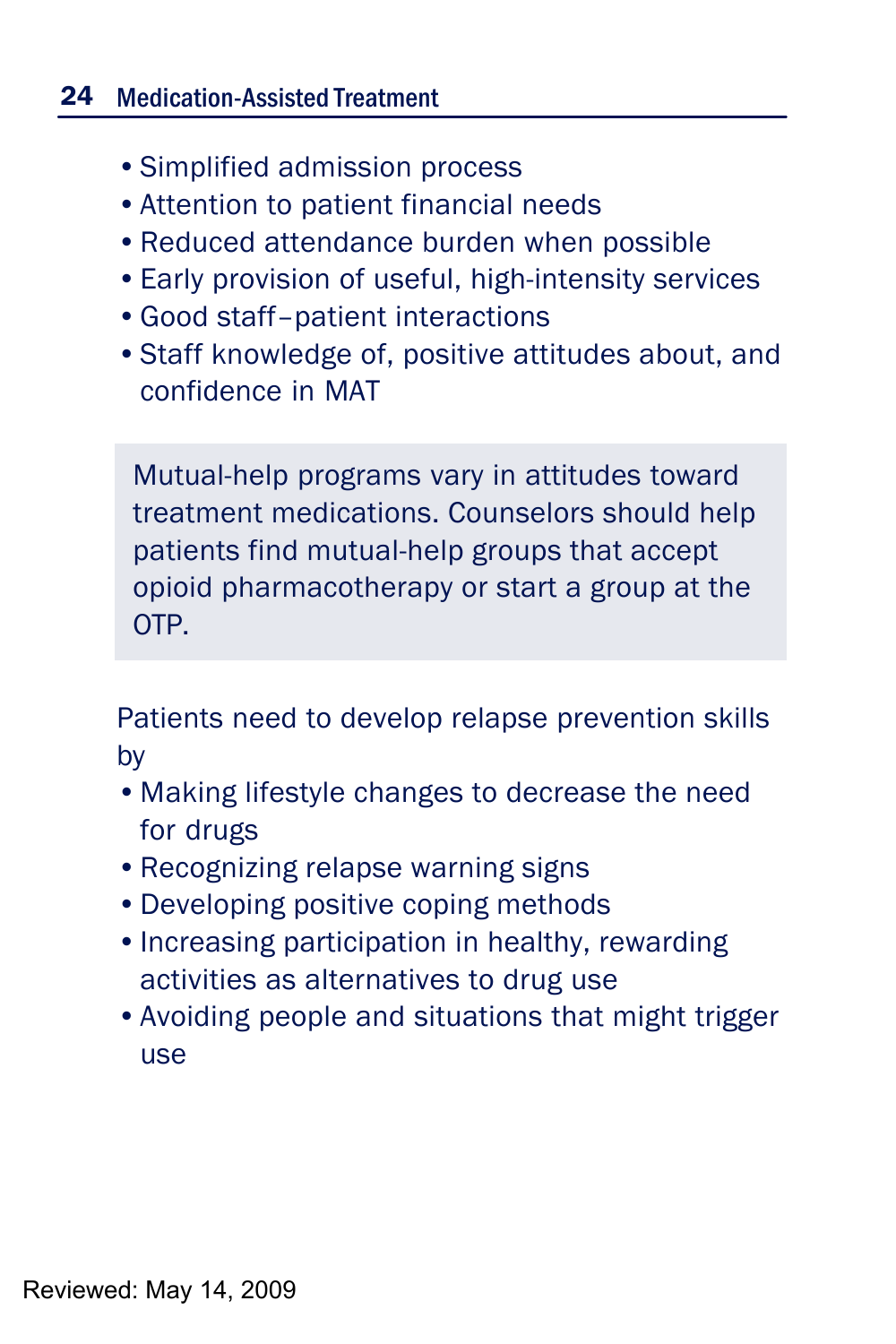#### Involuntary (or Administrative) Discharge

- •Should be avoided if possible
- •Should be handled fairly and humanely, when unavoidable
- •Is indicated by SAMHSA only for violence or threats, drug dealing, repeated loitering, flagrant noncompliance with treatment, nonpayment of fees, and incarceration or confinement
- •Should be preceded by other strategies such as clear communication of program rules, dosage adjustment, treatment of co-occurring disorders, intensified counseling, alternative medications, inpatient detoxification from other substances of abuse, change of counselors, rescheduling of dosing times, and family intervention
- •Should include procedures for review and appeal, dosage protocol for withdrawal from medication, and a readmission procedure

*(For more on patient retention and involuntary discharge from treatment, see TIP 43, pages 122–124 and 138–141, respectively.)*

## DRUG TESTING

Drug tests are performed or results are used in OTPs to

- •Detect substances of abuse in patients
- •Guide patient care
- •Modify treatment plans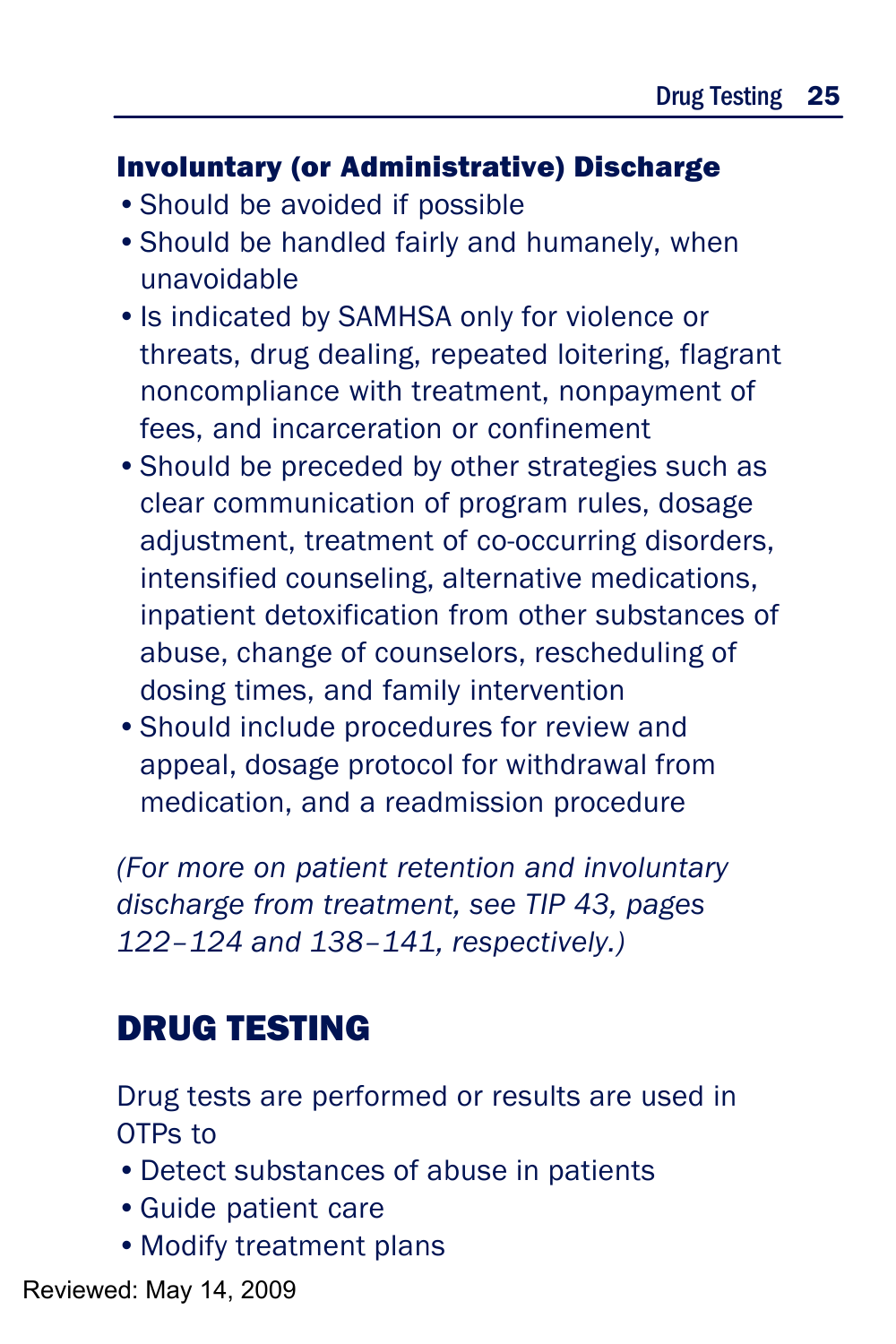- •Confirm clinical impressions
- •Monitor patients' compliance with medication
- •Evaluate OTP effectiveness
- •Fulfill program quality assurance requirements
- •Detect and monitor emerging substance use trends

#### Urine Drug Tests

Urine drug testing is the dominant testing method in OTPs because

- •Obtaining specimens is relatively easy.
- •Testing is affordable.
- •The method is well studied with well-established cutoff levels and use guidelines.

Drawbacks of urine drug testing include

- •The need for observed specimen collection negates trust.
- •The possibility of deliberate tampering exists.
- •Patients with shy bladder syndrome need other arrangements.
- •A patient's physical condition can affect test sensitivity and specificity.
- •The method is not feasible if patient has renal failure or other bladder control problems.
- •Some medications (e.g., HIV medications) can affect results.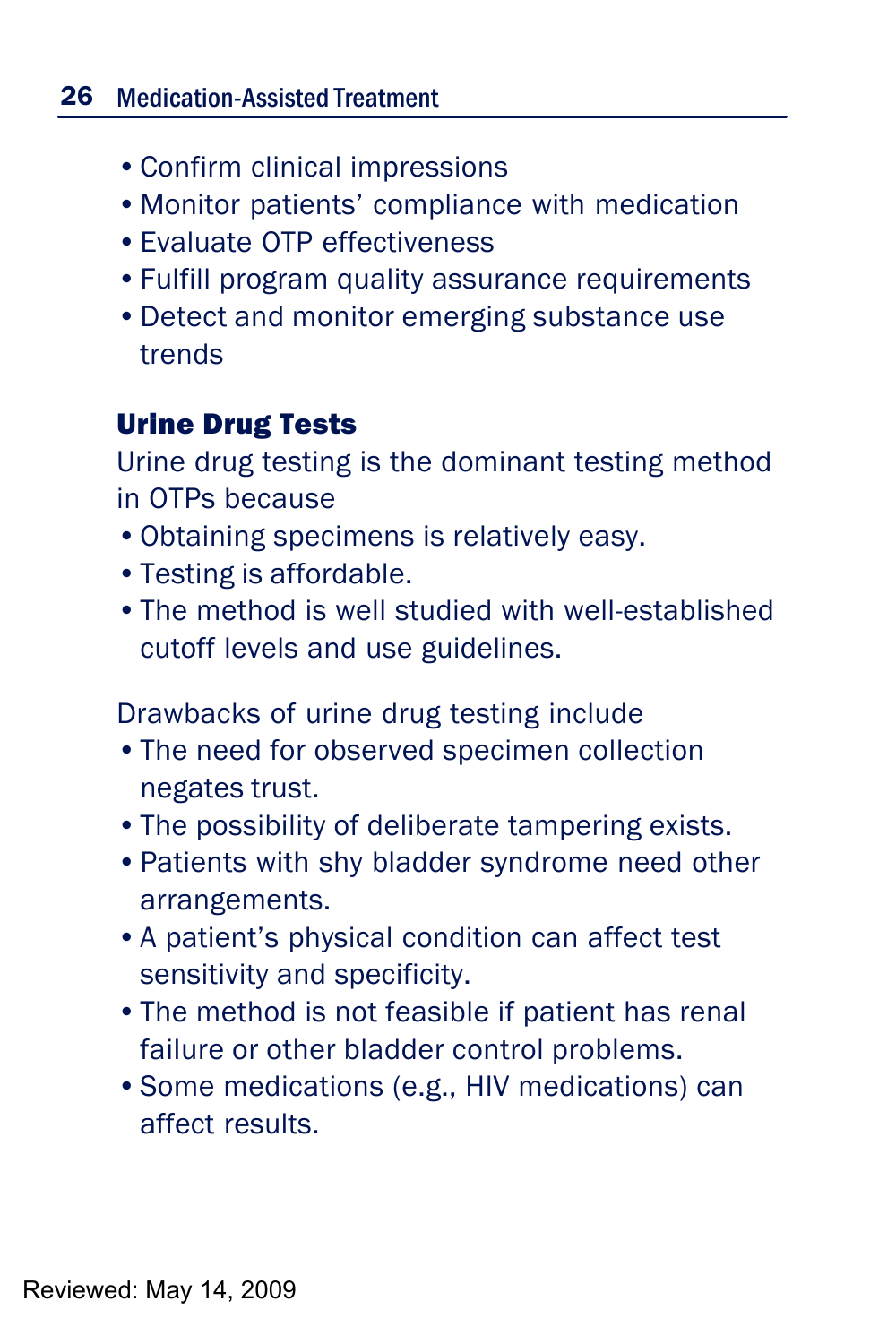#### Oral Drug Tests

Oral-fluid drug testing in OTPs

- •Was approved in 2003
- •Requires specimen analysis by a qualified offsite laboratory
- •Must follow appropriate State laws and regulations
- •Includes specimen collection with oral swabs, which most patients prefer to observed urine collection
- •Is highly sensitive and specific for methadone and opioids of abuse
- •Allows storage of samples
- Is less susceptible to tampering than urine testing
- •Has lower detection limits than urine testing for some drugs
- •Is recommended when specimen collection must be observed

#### Frequency of Drug Tests

SAMHSA requires eight drug tests per year for patients in long-term MAT, including one test at admission and random monthly tests. Patients in short-term detoxification must have one initial drug test. Some States require more frequent testing and may have specific drug-testing methodologies to follow. OTPs

•Should contact their State agency to determine their State's requirements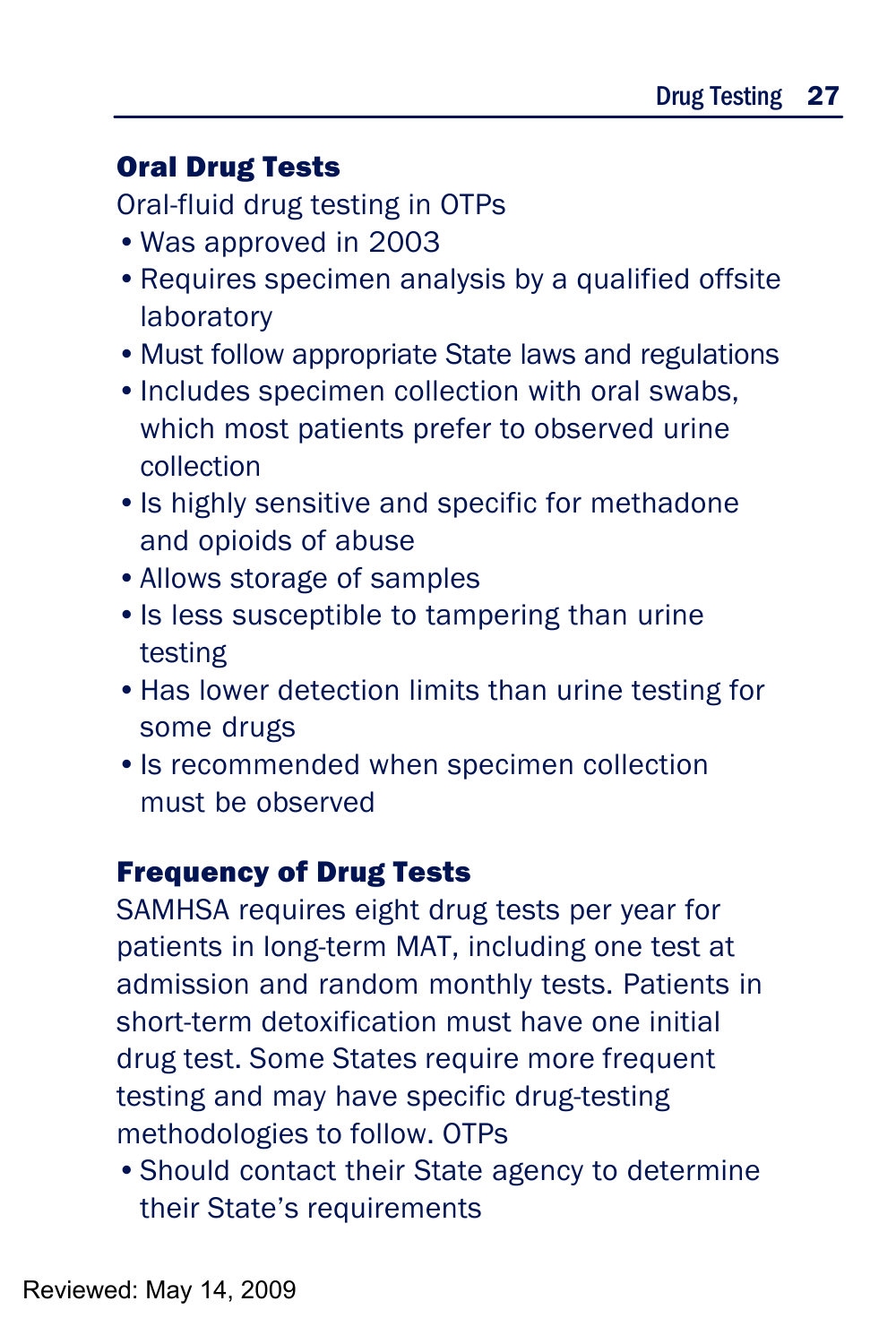- Must follow the more stringent of either Federal or State regulations
- •Should institute more frequent, random tests for patients who continue to abuse substances or test negative for treatment medication

#### Laboratory Considerations

A laboratory selected for specimen analysis should

- •Be federally approved and in compliance with Clinical Laboratory Improvement Amendments and Health Insurance Portability and Accountability Act regulations
- •Participate in external quality assessment
- •Have adequately trained staff and supervisors, including a trained staff scientist
- •Use appropriate analytical methods based on manufacturer's instructions
- •Confirm positive findings and evaluate control samples for each analysis
- •Collaborate with OTPs on confidentiality, reporting of and turnaround time for results (preferably within 2 or 3 days), and specimen retention for retesting

#### Interpreting and Using Drug Test Results

- •Drug test results should not be the sole basis for treatment decisions, especially discharge.
- •Numerous medications and substances can produce false-positive or false-negative results.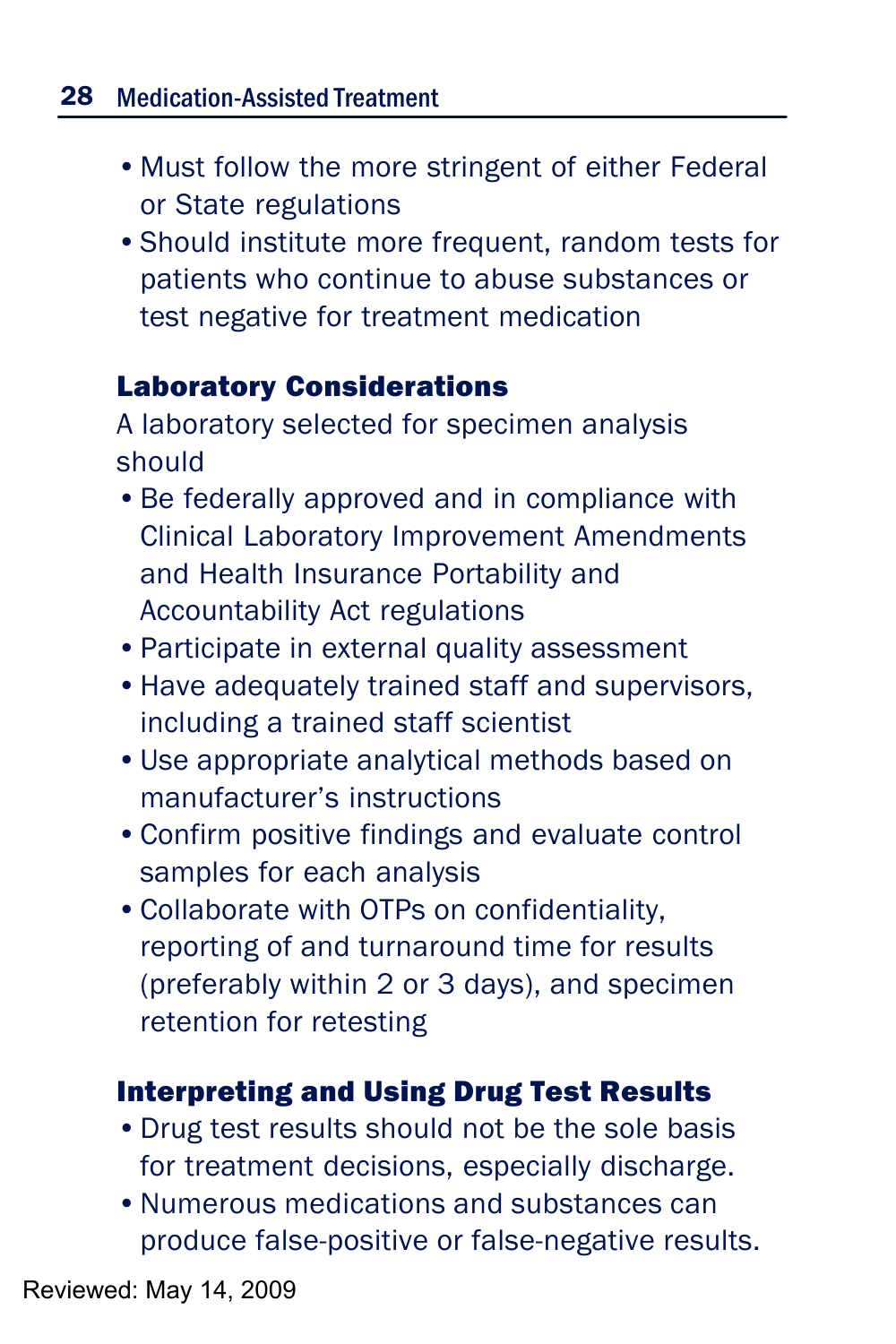- •Positive tests for substance abuse should be confirmed whenever possible.
- •Patients should be informed of unfavorable test results as soon as possible.
- •Patient denials should be taken seriously, and appropriate followups should be performed.
- Results and subsequent treatment decisions should be documented in patient records.
- •Results never should be used punitively but should be used to explore different interventions and treatment plans to improve compliance.
- •Onsite testing kits allow the admission process to proceed while results are pending, but some recent studies have found drawbacks, and some States disallow onsite analysis.

*(For more information on drug testing, see TIP 43, Chapter 9.)*

## ASSOCIATED MEDICAL PROBLEMS

Integration of medical and addiction treatment in an OTP is preferable but often beyond the means of the OTP. Each OTP should clearly define and communicate to patients the medical services offered on site versus by referral and should establish sound links with medical providers.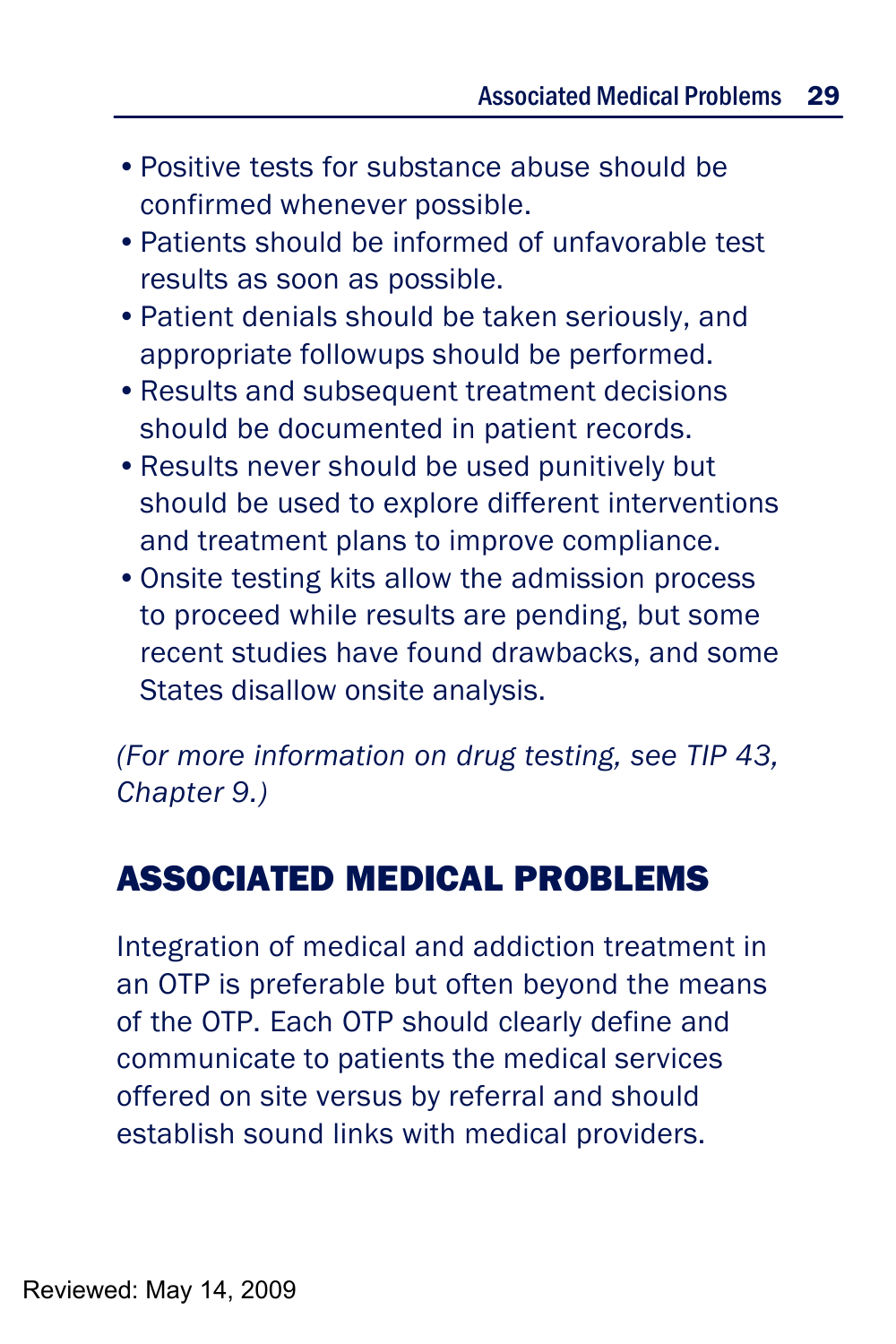The following medical problems are more preva lent and often more severe in people addicted to opioids than in the general population:

- •Acute, life-threatening infections. Cellulitis, abscesses, wound botulism, necrotizing fasciitis, and endocarditis
- •Infectious diseases. TB, STDs, hepatitis (particularly hepatitis C), and HIV/AIDS
- •Chronic diseases. Diabetes, asthma, hypertension, chronic obstructive pulmonary disease, and coronary artery disease
- Pain. Acute and chronic

OTPs should screen patients for these problems (HIV testing requires a patient's written permission) and provide patient education and treatment if possible or refer patients for medical care. OTPs should establish protocols for medical assessment and periodic reassessment.

When a patient requires hospitalization, the OTP physician should communicate the following to the attending physician and other hospital health care professionals:

- •The patient's addiction medication dosage
- •The date on which addiction medication was last administered
- •The patient's medical, co-occurring, or social problems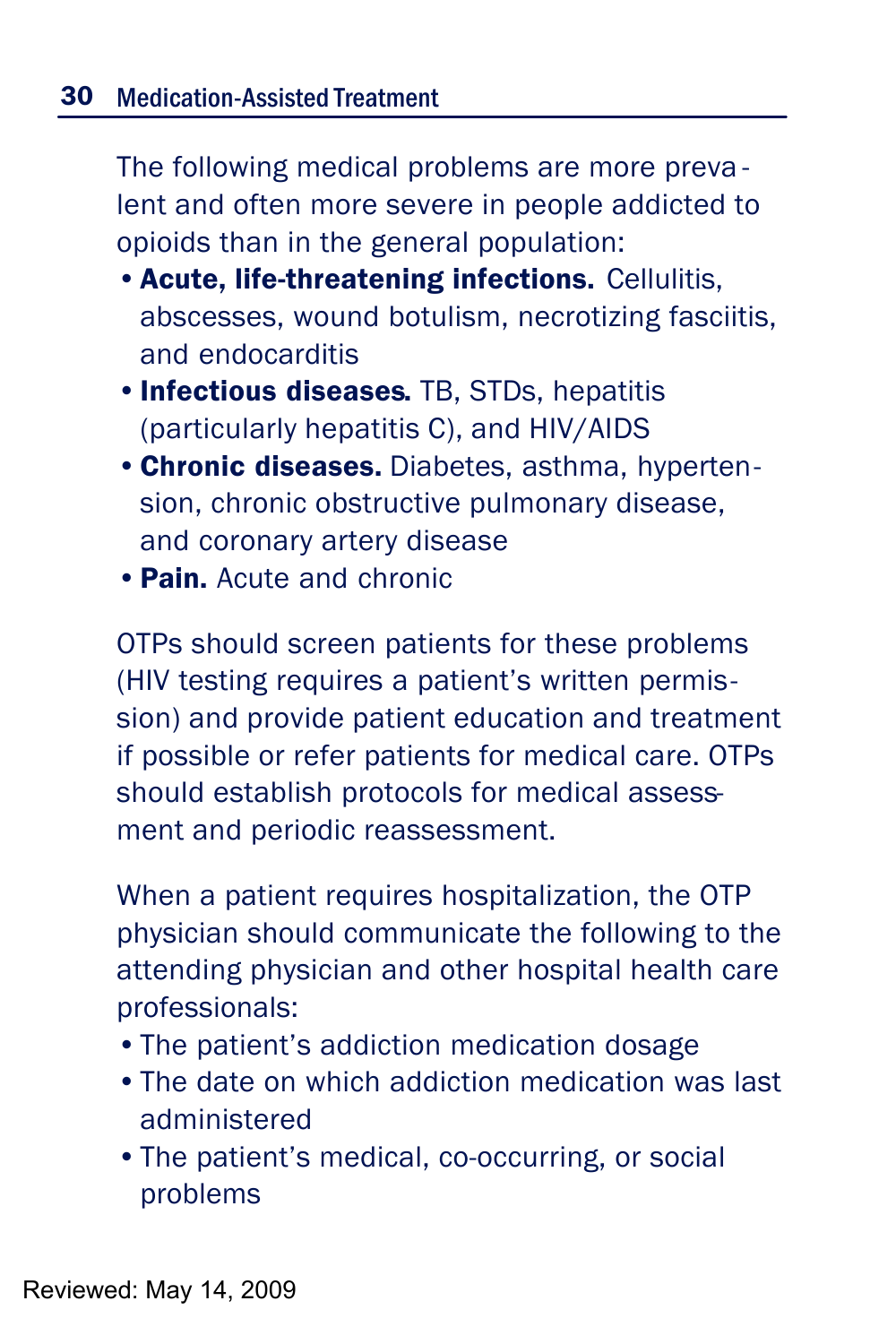- •That the patient may require larger doses of medication for anesthesia and pain relief
- •Information about appropriate controls to prevent the patient from obtaining and abusing substances

*(For more information on medical problems and their management in OTPs, see TIP 43, Chapter 10.)*

## MULTIPLE SUBSTANCE USE

Patients in MAT commonly use and may be dependent on one or more of the following:

- **Alcohol.** The effects of concomitant alcohol and MAT medication use are additive and more sedating than either alone. Patients who are alcohol dependent may have liver damage as well as more medical and mental disorders, greater criminality, and poorer social and family relationships than patients who are not alcohol dependent. Alcohol-related factors are a major cause of death in patients in MAT.
- •Benzodiazepines/prescription sedatives. High doses can cause severe intoxication, high risks of injuries or fatal overdose, and sedation or respiratory depression. Patients have reported taking these drugs within 1 hour of their MAT medication to boost the treatment medication's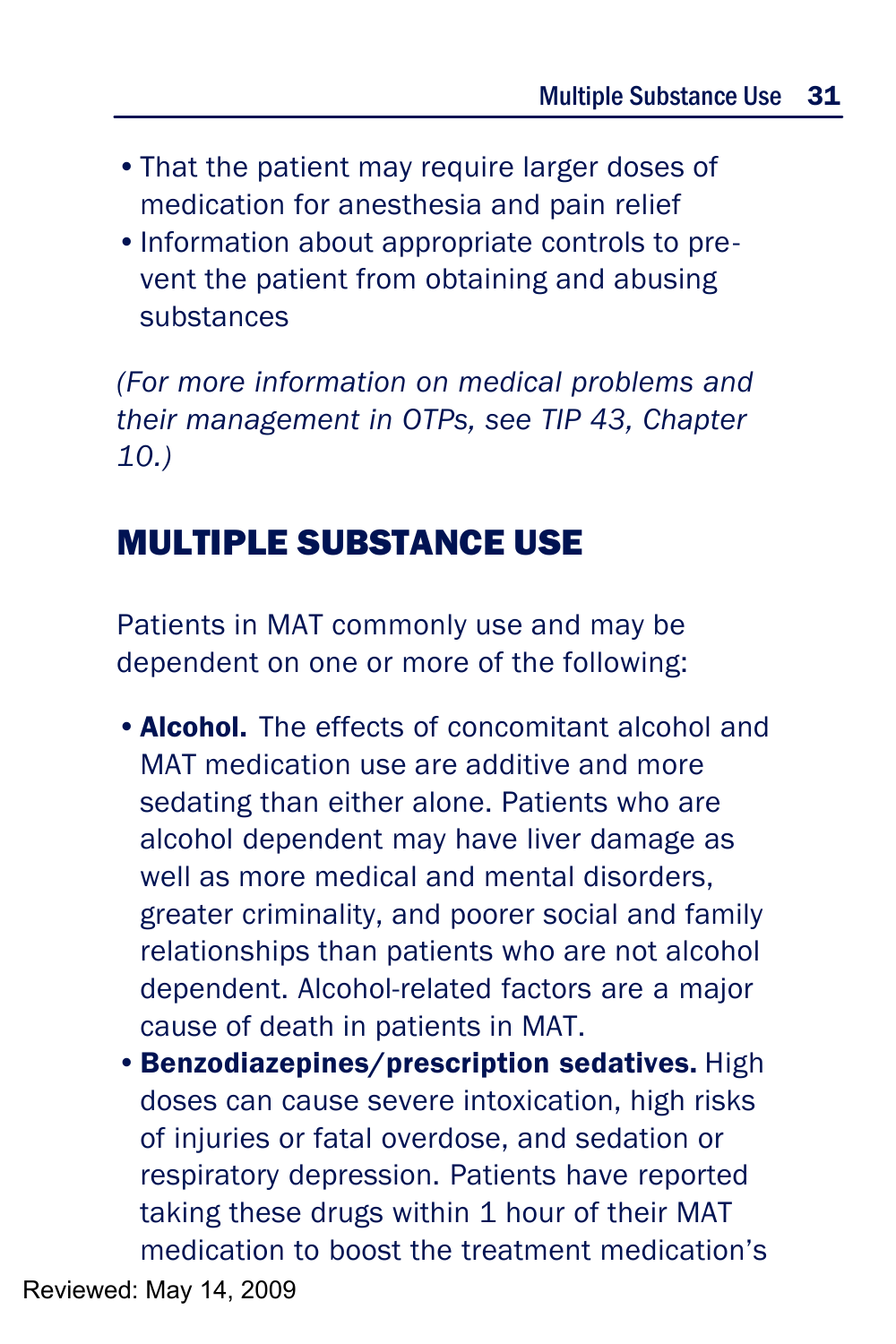effect. When used in prescribed doses, benzodiazepines are not dangerous for patients in MAT.

- •Cocaine/other stimulants. Patients in MAT who use stimulants may be disruptive and exhibit severe mood swings. Adequate doses of methadone have been found to reduce cocaine use in some cases.
- Marijuana. Some studies have found that marijuana use does not affect MAT outcomes adversely. Patients in MAT sometimes use marijuana to self-medicate for anxiety or insomnia. Marijuana use should be discouraged because it increases the likelihood of patients' engaging in activities that will lead to relapse.
- Nicotine. Although many OTPs avoid addressing nicotine dependence because it may create additional stress for patients, research has shown that a smoking intervention neither detracts from nor interferes with addiction recovery.

Patients stabilized on MAT medication are less likely to abuse other substances than individuals who are unmedicated. OTPs can address multiple substance use by

- •Adjusting treatment medication dosages
- •Increasing counseling and psychosocial services
- Increasing drug testing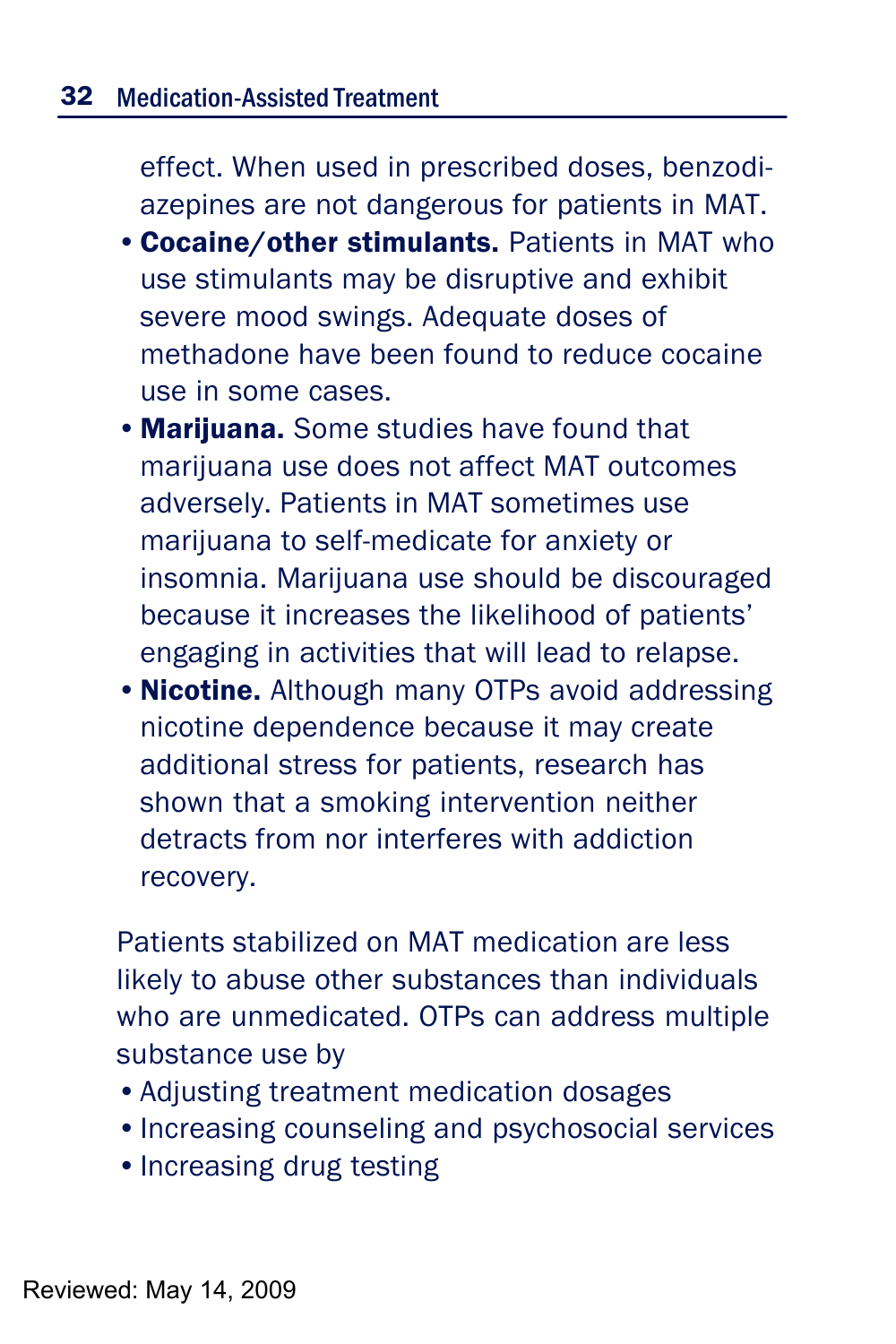•Detoxifying patients (through either outpatient or inpatient treatment) from other substances, especially from CNS depressants

Discharge from MAT because of other substance use should be done only when all reasonable alternatives have been exhausted.

*(For more information on multiple substance use in MAT, see TIP 43, Chapter 11.)*

## PATIENTS WITH SPECIAL NEEDS

To ensure that a patient can be matched to treatment as soon as the assessment indicates the patient has a special need, treatment planning should involve a team of

- •Physicians
- •Counselors
- •Nurses
- •Case managers
- •Social workers

#### Patients Who May Require Special Treatment **Services**

- •Patients with serious medical disorders should receive treatment on site or by referrals to medical centers.
- •Patients with housing, family, or social problems may need help meeting basic needs.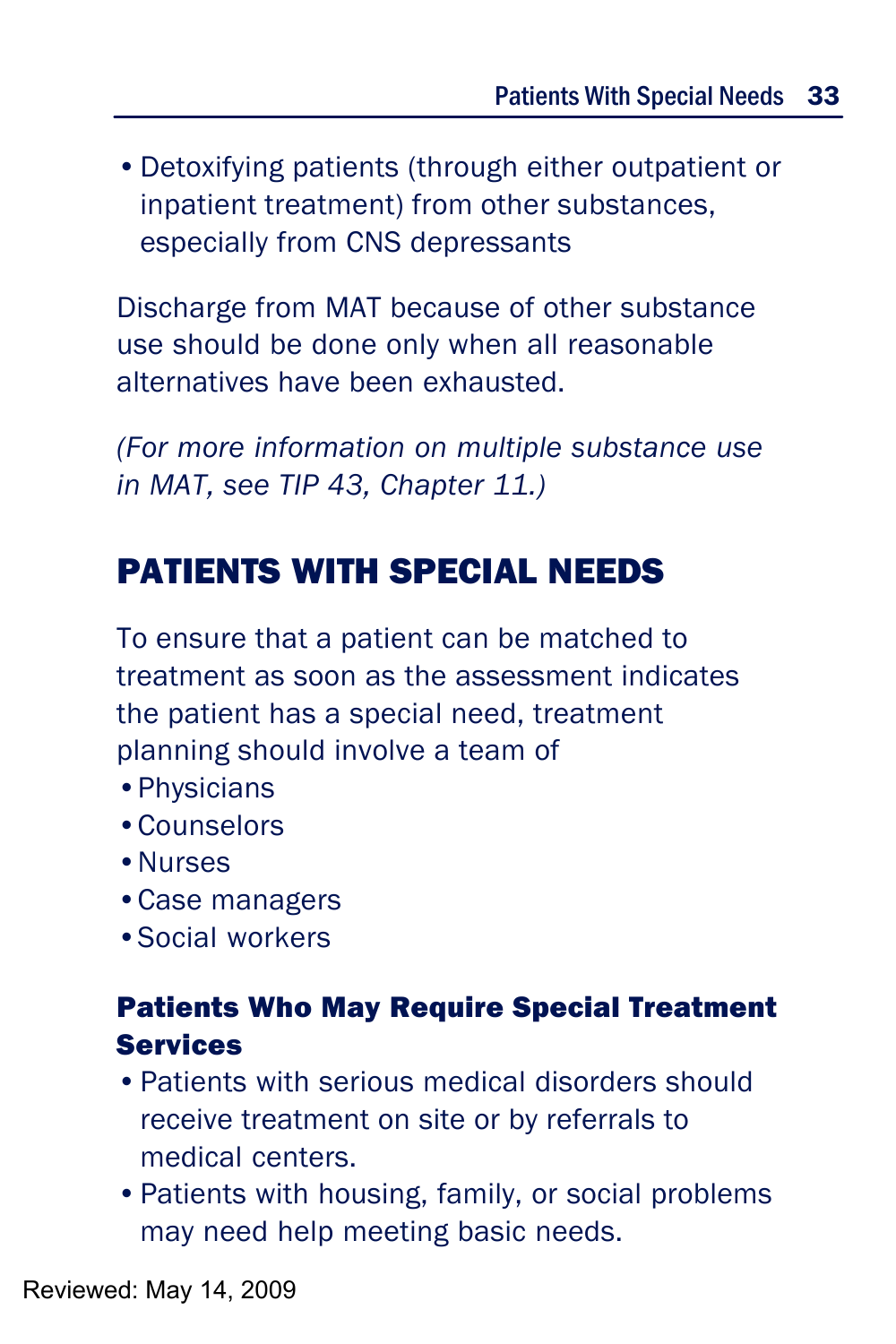- •Patients with disabilities may be served best through mobile medication units, home-nursing services, or take-home privileges.
- •Adolescents and young adults may require youth-oriented psychosocial services.
- •Lesbian, gay, and bisexual patients may require help coping with problems related to their sexual orientation and additional HIV/AIDS counseling.
- Aging patients may require increased monitoring for medication interactions and dosage adjustments because of slower metabolisms.
- •Patients with pain may have a higher tolerance for opioids and need higher doses. *(For more information on pain management, see TIP 43, pages 174–178.)*

*(For more on these types of patients, see TIP 43, Chapter 6.)*

#### Patients With Serious Co-Occurring **Disorders**

Many people who are opioid addicted have co-occurring mental disorders. The co-occurring mental disorder

- •May be caused by the patient's substance abuse (i.e., primary substance use disorder and secondary mental disorder)
- •May exist independently and may or may not be a significant cause of the substance use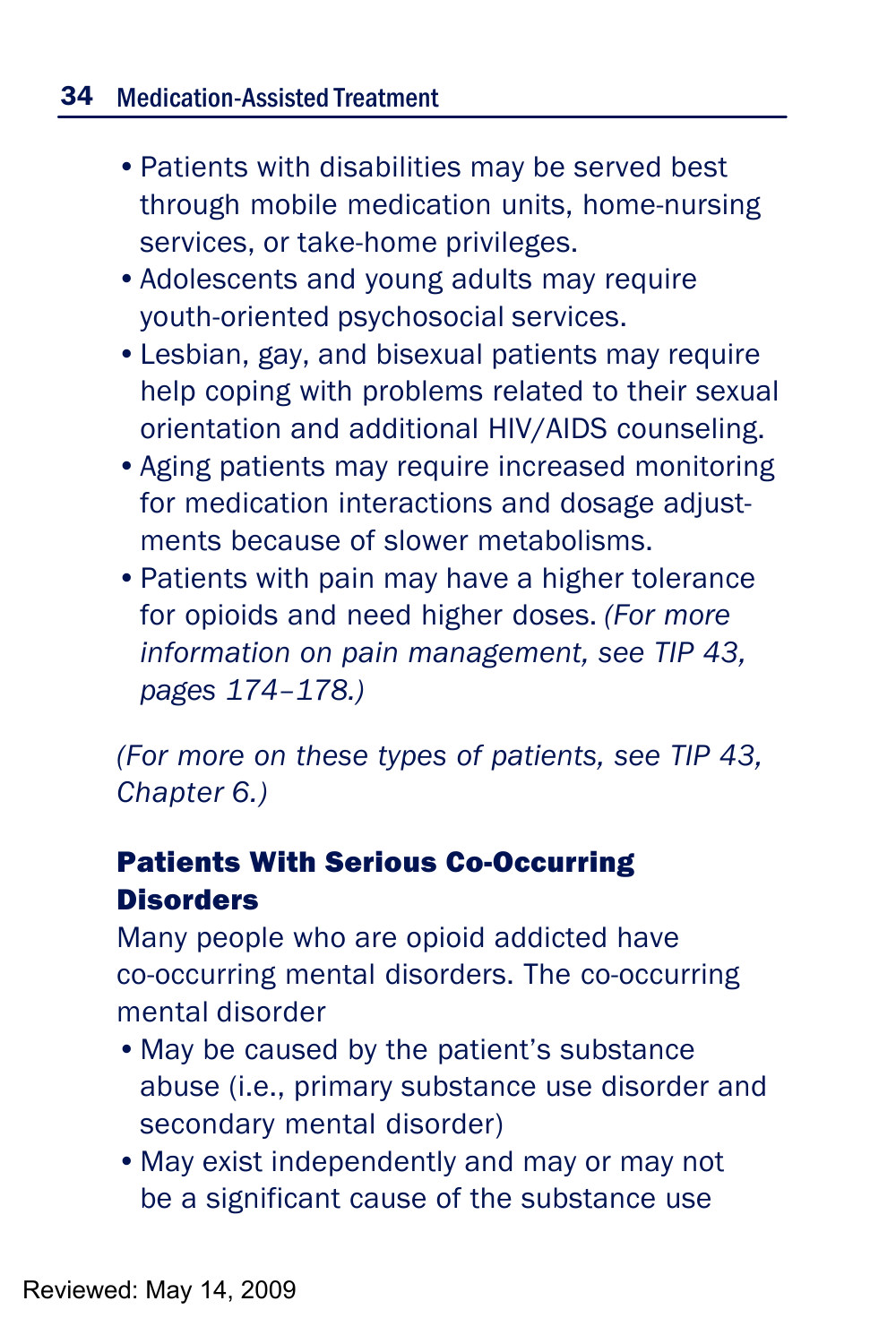disorder (i.e., primary mental disorder and secondary substance use disorder)

These patients require more intensive services than most patients. It is best to stabilize patients' opioid addiction while addressing their co-occurring disorders because each can influence the other. Special care must be given to ensure that

- •Patients' opioid addictions are stabilized to make accurate diagnosis possible.
- •The disorders are diagnosed correctly.
- •Treatment medication for one disorder does not interfere with medication for the other.

*(For more information on co-occurring mental disorders, see TIP 43, Chapter 12.)*

#### Pregnant Women and Newborns

Integration of a women's overall health initiative into MAT is recommended to improve an OTP's capacity to meet women's needs. OTPs should assess women for physical and sexual abuse in current relationships. Referrals should be made to ensure a safe place for a woman and her children.

All women of childbearing age admitted to an OTP must receive a pregnancy test. Methadone currently is the only opioid medication approved by FDA to treat pregnant women in MAT, although buprenorphine is sometimes used when the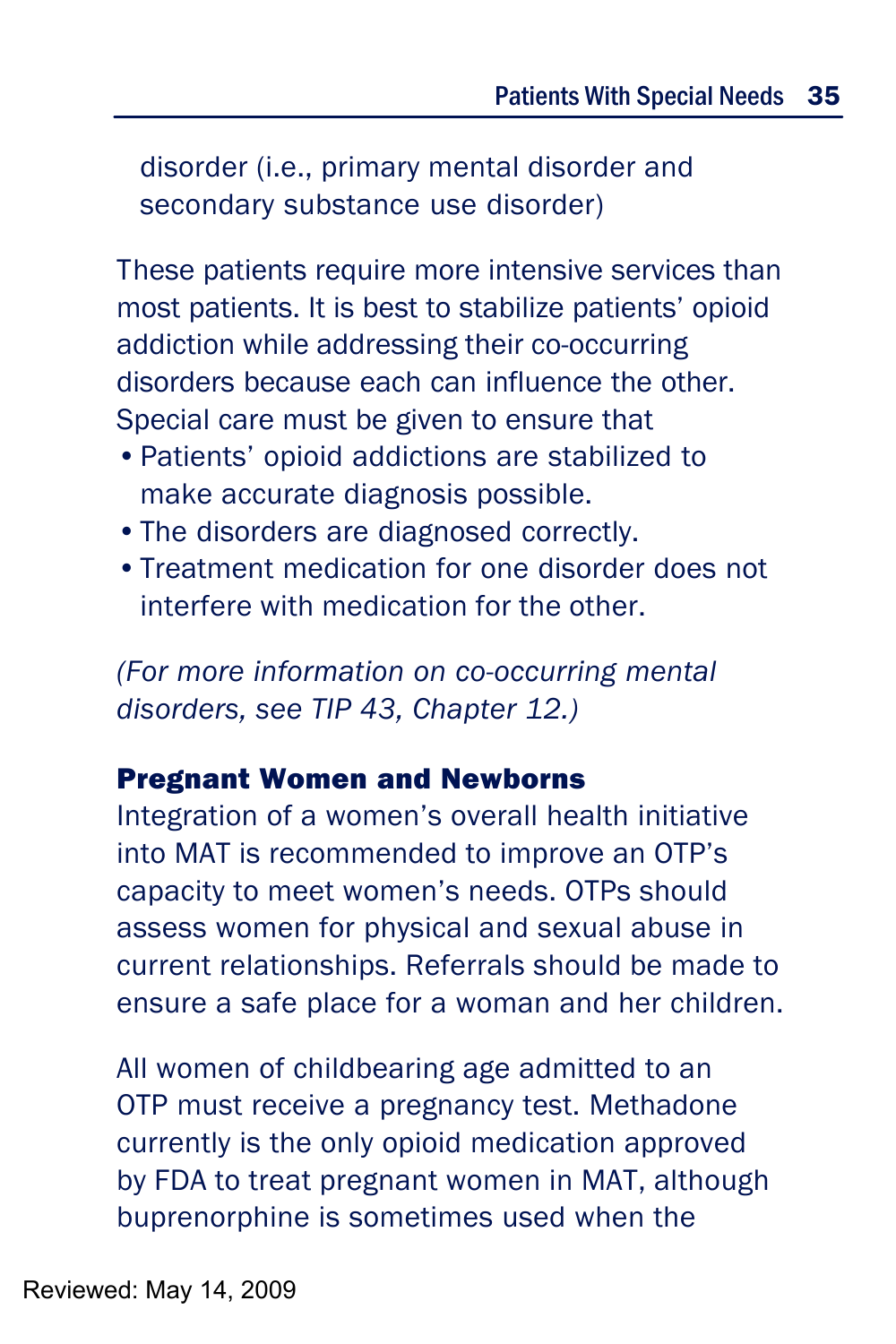prescribing physician believes that the potential benefits justify the risks. Several studies have found buprenorphine safe and effective for treating pregnant patients, but more research is needed.

A large percentage of pregnant women in MAT continue to use other substances that are harmful to maternal and fetal health, including alcohol, heroin, cocaine, barbiturates, and tranquilizers. Monitoring drug use and appropriate perinatal care are crucial.

Methadone dosages must be adjusted for women who are pregnant to prevent withdrawal symptoms in the patient and to minimize neonatal abstinence syndrome in the infant. Mothers maintained on methadone can breast-feed if they

- •Are not HIV positive
- •Are not abusing substances
- •Have no other disease or infection for which breast-feeding is contraindicated

An abstinence scoring system is recommended to monitor opioid-exposed newborns to

- •Assess onset, progression, and diminution of withdrawal symptoms
- •Determine whether pharmacotherapy is needed
- •Monitor responses to such therapy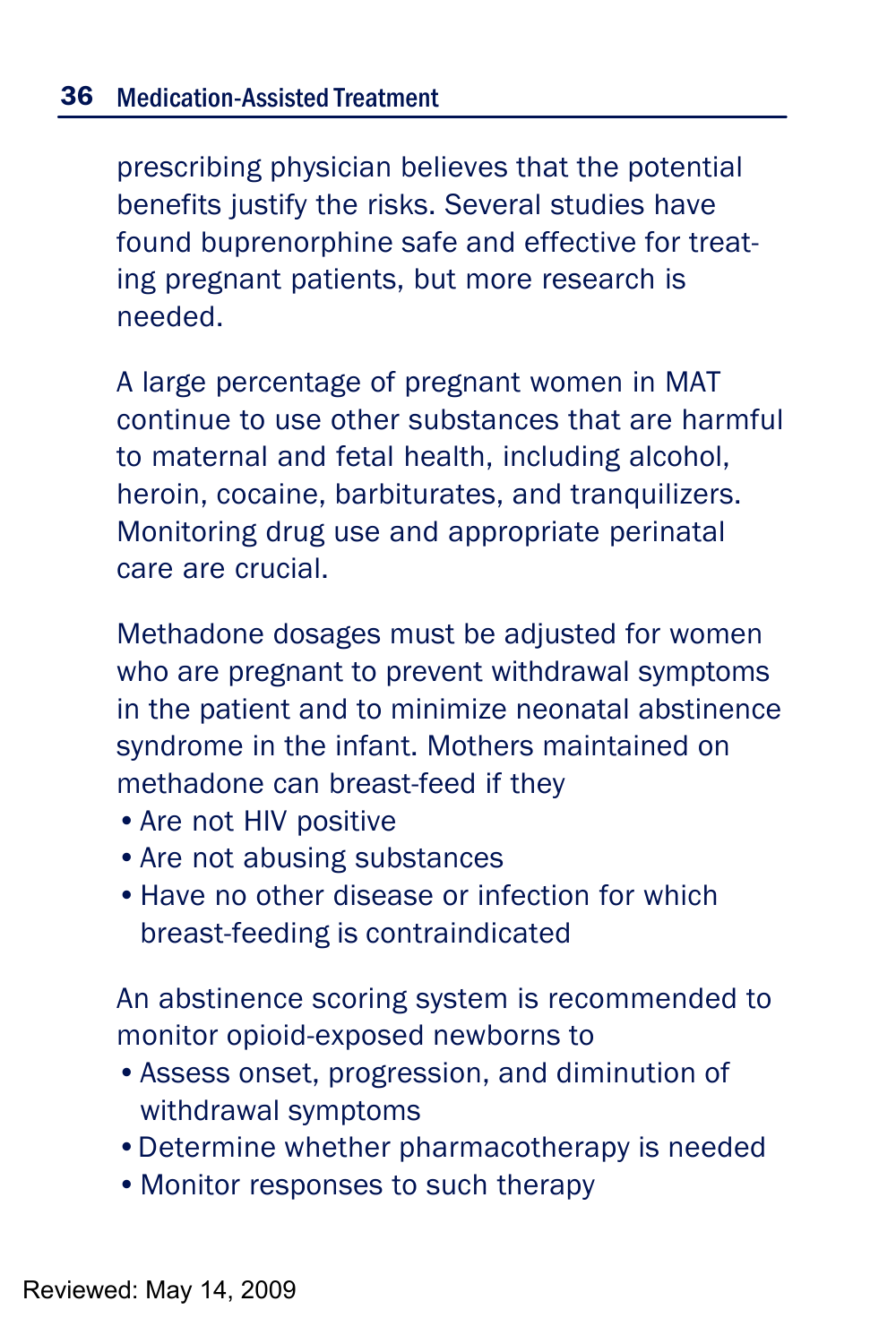Research indicates that developmental sequelae for infants exposed to methadone in utero are well within the normal range.

*(For more information on pregnancy in MAT, see TIP 43, page 93 and Chapter 13.)*

## ADMINISTRATIVE CONSIDERATIONS

OTP staff members should meet the following qualifications:

- •Appropriate licensing, certification, or credentialing under State regulations
- •Evidence of empathy and sensitivity toward patients in MAT
- •Recognition and avoidance of harmful transference relationships with patients
- •Sensitivity to culture, gender, and age issues
- •Multicultural and multilingual background when needed
- •Flexibility in thinking, behavior, and attitudes

Staff retention should be a priority. Managers should do the following to retain staff:

- •Maintain clear policies and apply them consistently
- •Avoid excessive caseloads
- •Encourage a team approach and a culture of mutual respect
- •Establish clearly delineated job descriptions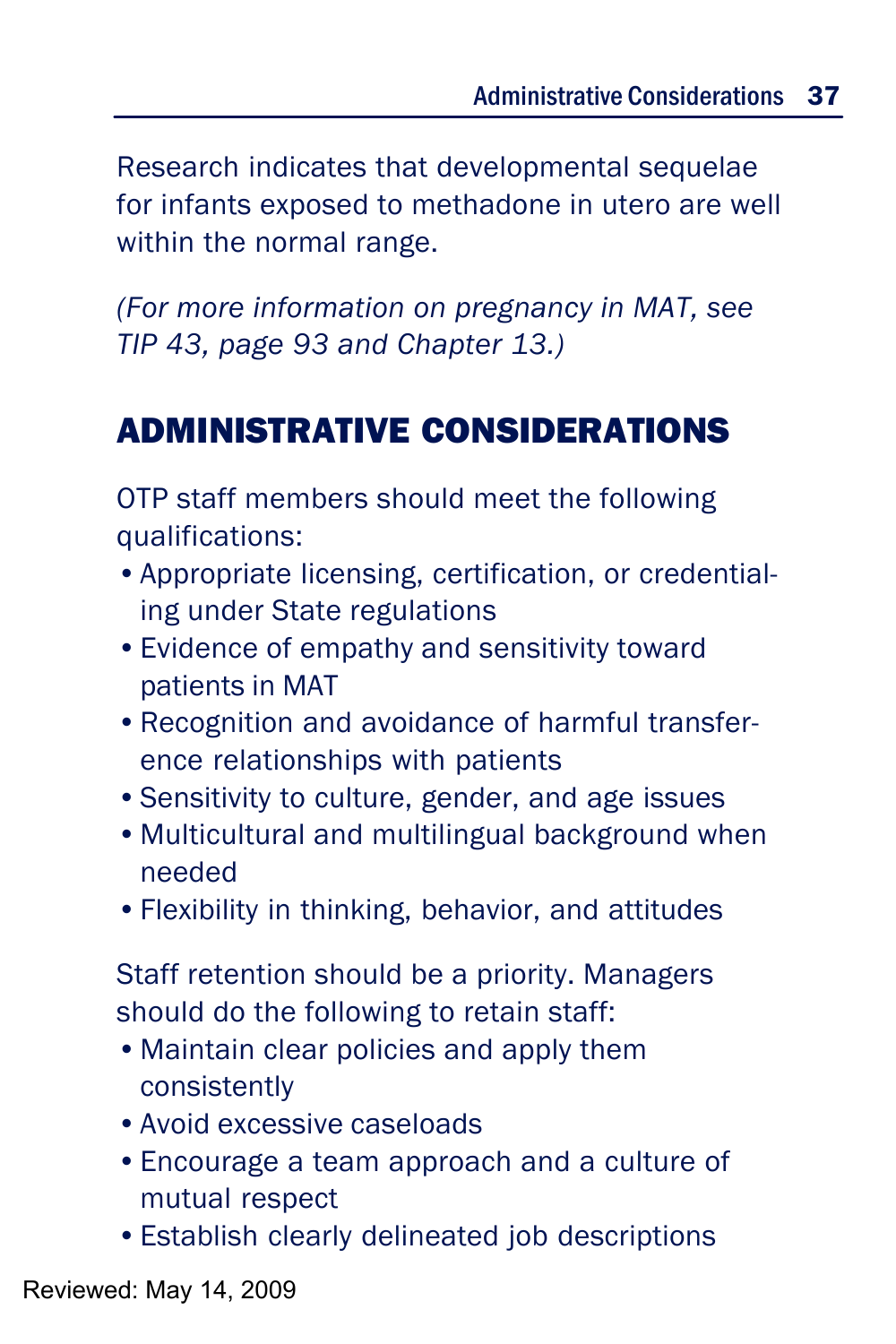- •Establish objective performance standards
- •Convene regular consulting sessions among program staff members
- •Provide opportunities for professional training
- •Establish personnel policies that reduce stress on staff (e.g., flexible work schedules)

OTP staff members should be kept up to date on the following:

- •Facts about MAT and the health effects of treatment medications
- •Drug abuse and communicable disease trends in the local community
- •General skills training such as crisis management, communication, cultural diversity, and problemsolving
- •Training in sensitivity to patients and their needs

OTPs must maintain diversion control plans to reduce the possibility of diversion by

- Patients. This can be through random callbacks that require patients to return with their remaining take-home medication so that staff can inventory it, random drug testing to ensure that patients are taking their medication as directed, and a no-loitering policy.
- Staff members. This can be through rigorous accounting and inventory policies, accurate recording in receipt and dispensing logbooks, and prompt investigation of any discrepancies in records.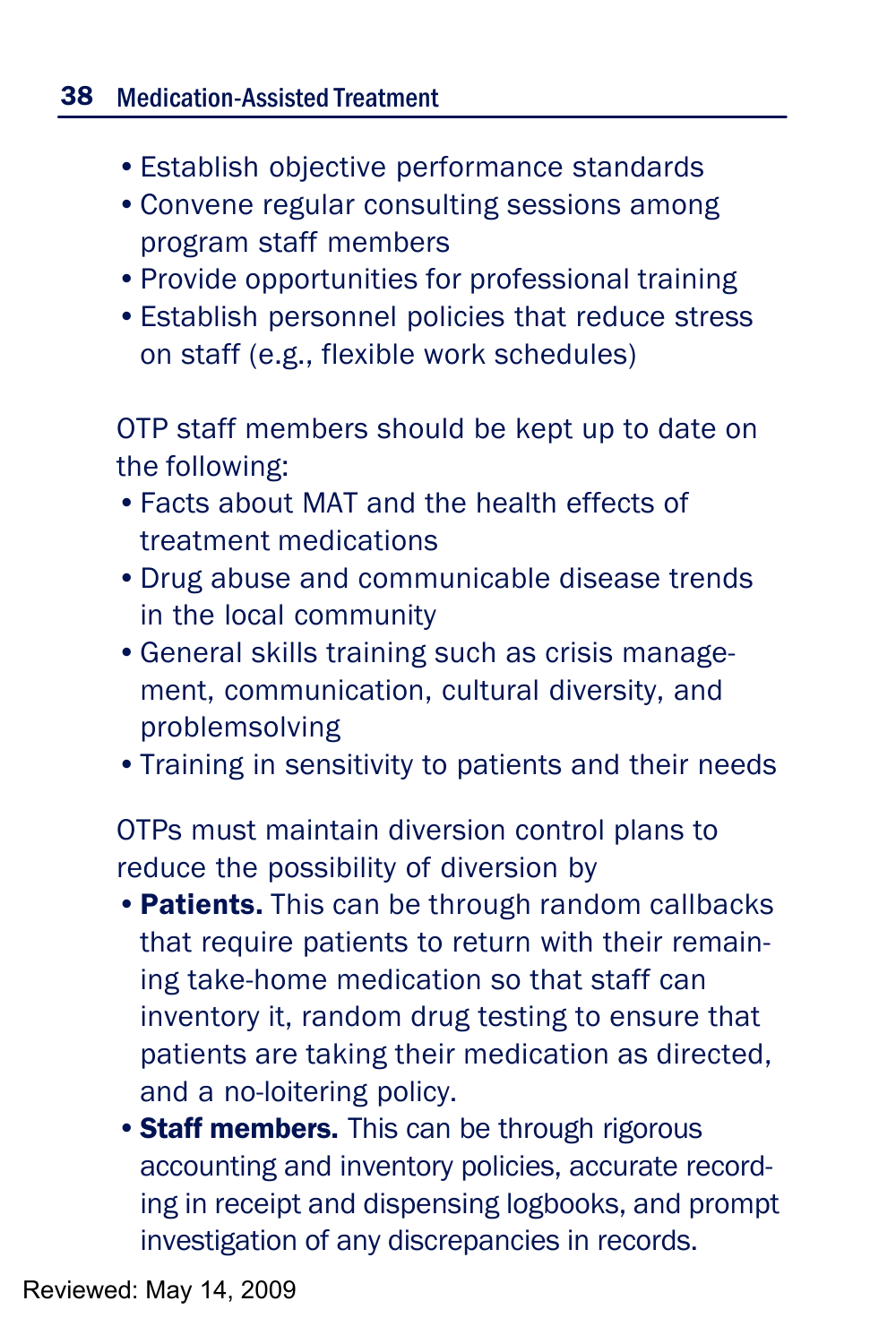Community resistance to OTPs can be addressed through

- •Good community relations
- •Community outreach to neighbors and local businesses
- •Community education

Because SAMHSA-approved accrediting organizations require OTPs to demonstrate performance improvement, OTPs must establish procedures to monitor and evaluate program effectiveness. Several resources are available to assist administrators in setting up quality assurance procedures.

*(For more information, see TIP 43, Chapter 14.)*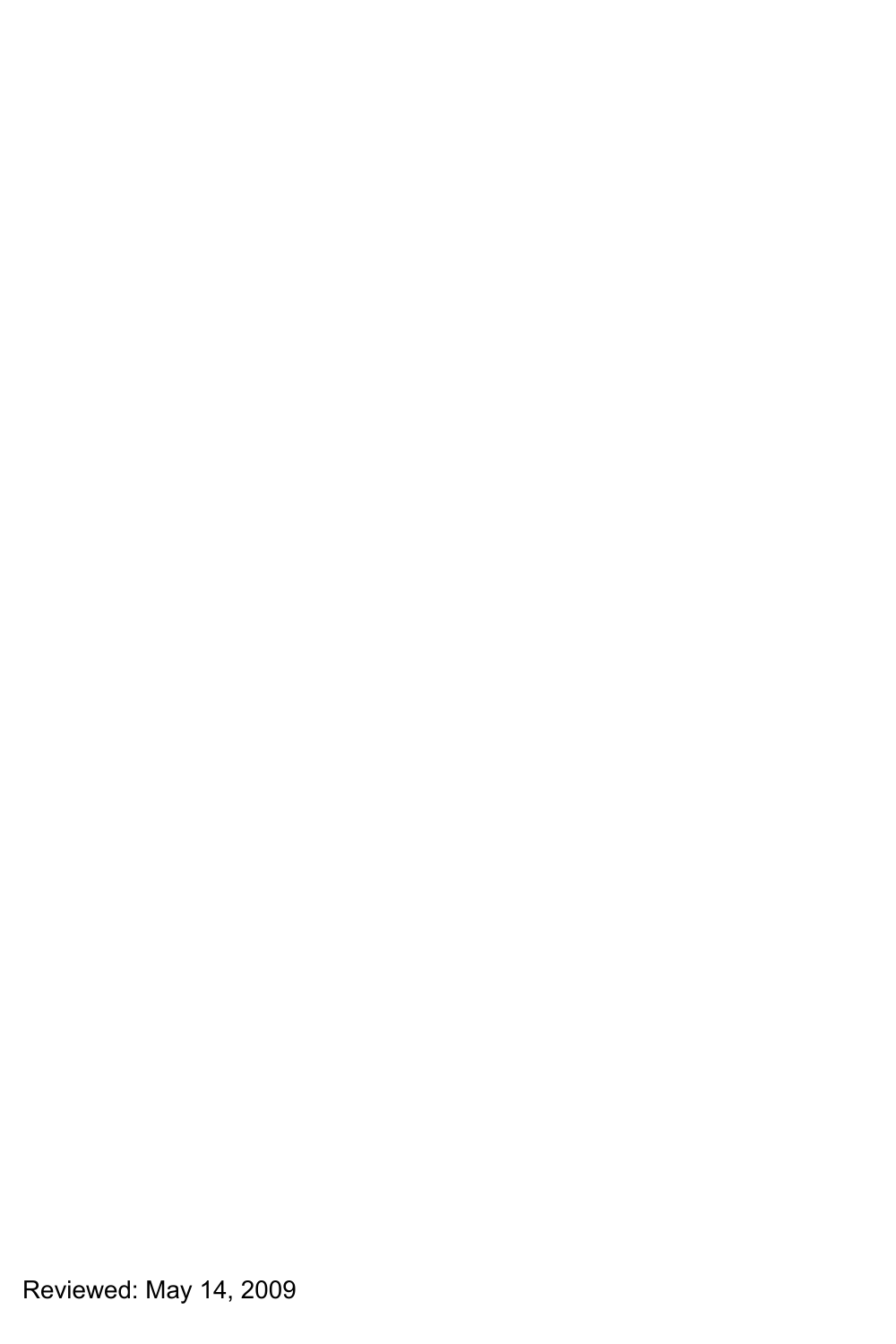## Ordering Information

## TIP 43

## *Medication-Assisted Treatment for Opioid Addiction in Opioid Treatment Programs*

TIP 43-Related Products

KAP Keys for Clinicians Based on TIP 43

*Medication-Assisted Treatment for Opioid Addiction in Opioid Treatment Programs Inservice Training Curriculum*

Do not reproduce or distribute this publication for a fee without specific, written authorization from the Office of Communications, Substance Abuse and Mental Health Services Administration, U.S. Department of Health and Human Services.

#### Three Ways to Obtain FREE Copies of All TIP Products:

- 1. Call SAMHSA's National Clearinghouse for Alcohol and Drug Information (NCADI) at 800-729-6686, TDD (hearing impaired) 800-487-4889.
- 2. Visit NCADI's Web site at www.ncadi.samhsa.gov.
- 3. Access TIPs online at www.kap.samhsa.gov.